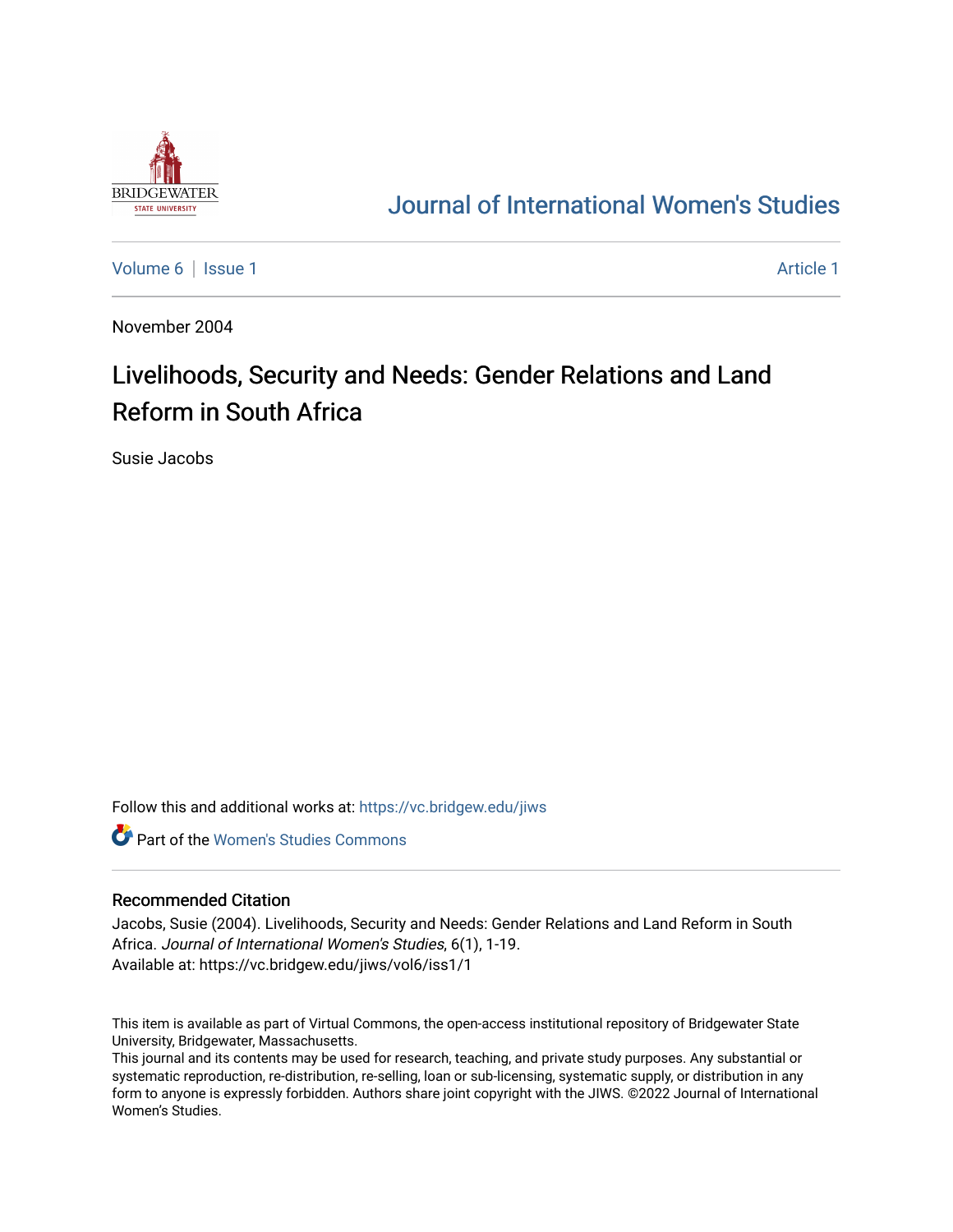This journal and its contents may be used for research, teaching and private study purposes. Any substantial or systematic reproduction, re-distribution, re-selling, loan at sub-licensing, systematic supply or distribution in any form systematic reproduction, re-distributions of Security and Needs<br>to anyone is expressly forbidden. ©2004 Journal of International Women's Studies.

## **Livelihoods, Security and Needs: Gender Relations and Land Reform in South Africa**

Dr. Susie Jacobs $<sup>1</sup>$  $<sup>1</sup>$  $<sup>1</sup>$ </sup>

#### **Abstract**

This article focuses on the land reform programme in South Africa as well as on broader questions of rural women's needs. It draws on interviews with 47 key informants, drawn particularly from the NGO sector, carried out in 2002 and 2003. It examines the importance of 'land' compared with wider issues such as personal and bodily security. Despite some encouraging state initiatives, most informants felt that poorer rural women remained marginalized within the land reform programme and more generally. Needs for independent income, health, and personal security were emphasised, with secure access to land seen as potentially beneficial although not as strong a priority. However, this should not be 'read' as an argument for ignoring the benefits of land rights for women: a rural women's movement is needed to carry this forward demands both for economic rights and those linked to bodily integrity.

*Keywords:* land reform, South Africa, women's needs/interests

## **Introduction**

This article concerns gender relations and the land reform programme in South Africa. The research on which the article is based, conducted in 2002 and 2003, analysesthe views of 47 key informants.<sup>2</sup> The `land' question in southern Africa concerns livelihoods, but is also central to a nexus of other political and symbolic issues concerning traditional authority and new types of citizenship; communal vs. individual rights, and what a democratic outcome might look like in rural areas. Tangled as are these questions in a general sense, they become even more complex when seen through a gendered lens. From the late 1970s, feminist work on land rights, and on land reform more specifically, developed, but these continue to be seen as 'side' issues within most feminist writing, despite the large numbers of women residing in rural areas of low-income countries.

Despite the radical or reformist aims of most land reform mobilisations, land reforms have been largely negative, or at best ambiguous, for rural women and particularly for married women (Jacobs 1997; see later discussion). In the late 1990s, South Africa enshrined gender equity as a key aspect of its land reform programme, and so appeared to be an exceptional case in which married as well as single women might be able to access rights within a state-based reform process (see Jacobs, 1998). By early in the new century, such an outcome appeared overoptimistic.

Against this background, the article asks what importance should be given to equitable inclusion of women in land reform: do other aspects of women's lives present more pressing needs? The article analyses the views of a sample of land activists and gender specialists, drawn from the NGO sector as well as from government, academia and consultancies. In particular, it focuses on views concerning

 $\overline{a}$ 

<span id="page-1-0"></span><sup>&</sup>lt;sup>1</sup> Manchester Metropolitan University

<span id="page-1-1"></span><sup>&</sup>lt;sup>2</sup> With thanks to the British Academy and the Lipman-Miliband Foundation for financial support for this project.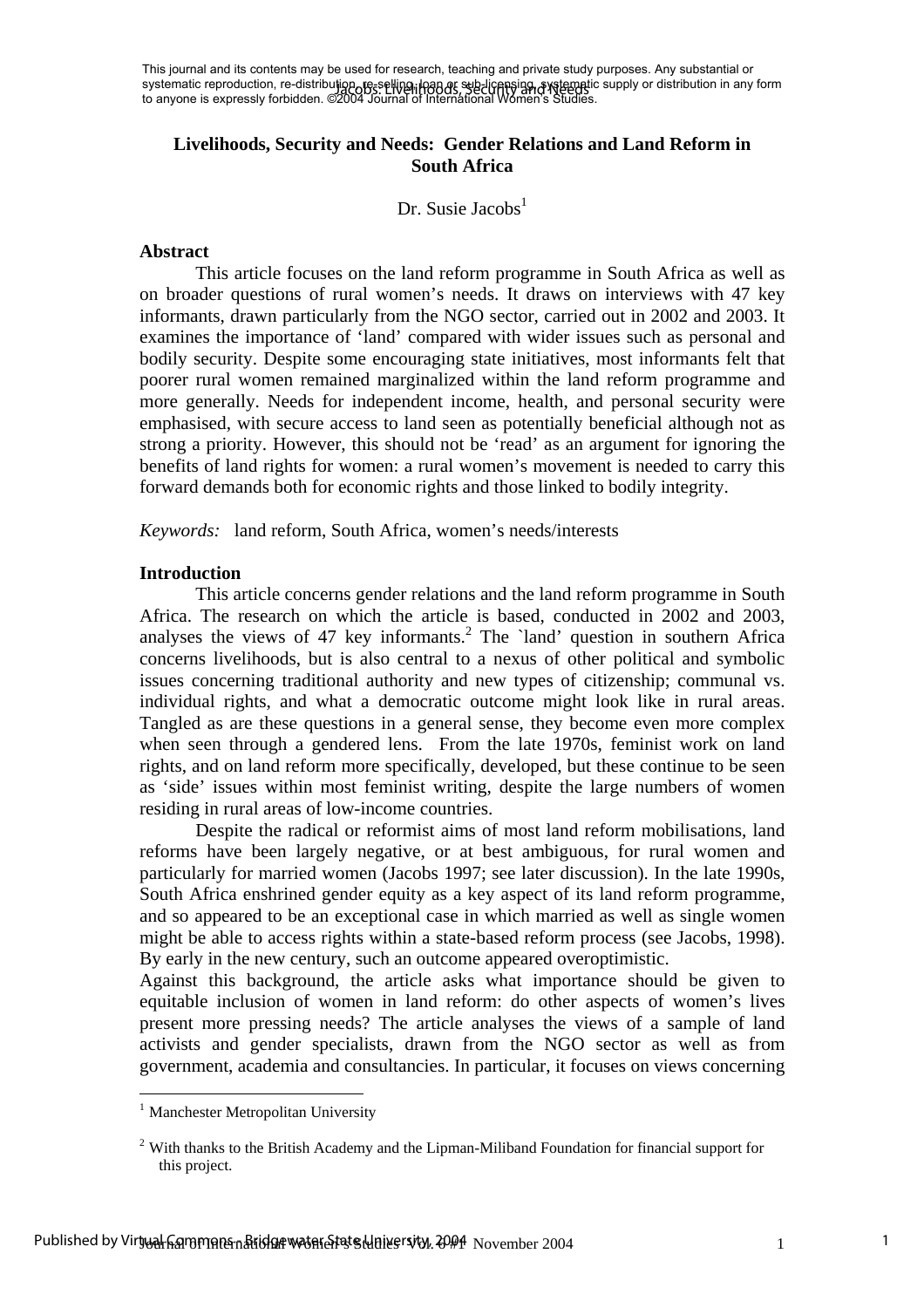types of land tenure that might be of benefit, and on the place of 'land' compared with other types of needs in rural women's lives. Another contribution is the linking of areas not always seen as related: land rights and economic rights as connected not only with food security or to agrarian issues but to personal security more broadly conceived. As Segal points out, the specific contribution of feminist thought lies in the ability to make connections between the economy, the personal and psychic, and the cultural within women's lives (1999).

## **Relevant literatures**

The research discussed here draws on a range of background literatures. The debates discussed concern four (main) areas:

- i) Literature on gender and land reform; and
- ii) On deagrarianisation or diversification of rural livelihoods.
- iii) I have drawn together some observations on risks and insecurities in S. African women's lives;
- iv) Literature relating to women's needs and interests.

## **Gender and land reform**

Land reforms have historically either taken place along collective or else individual household lines, with the latter being predominant and most successful in terms of raising agricultural output. Agrarian reform has been one of the main aims of peasant movements, the intended outcome being to democratise rural sectors through land distribution, and to improve the lives and livelihoods of smallholders. However, such democratisation may not extend to smallholder women.

A limited number of case studies of women within land reforms exist, as well as some more general literature (see, e.g. Deere and León, 1987). My overview of the subject (Jacobs, 1997) indicates that outcomes of land reform programmes have been negative or ambiguous for women, especially married women: this is notable, as the results of land reform programmes as reported are remarkably similar across continents and cultures. The main reason for negative outcomes – which lower women's status and livelihood chances – has been the allocation of land titles or land permits to 'household heads' who in most contexts are seen as male. This may result in vesting property rights in male hands, usually a husband's or father's, in settings in which men already hold much social and household power. A number of studies report that women have lowered incomes, less access to services and loss of household status through resettlement in land reform programmes. Many wives do benefit through increased food security, but lose autonomy and household power through the husband's enhanced property rights.

Were women's rights not to be mediated through husbands, fathers, brothers and sons, outcomes of land reforms would be more favourable for most groups of women. Bina Agarwal has forcefully argued (1994, 2003) for women's land rights on four grounds: welfare, efficiency, equity and empowerment.

## **Deagrarianisation in South Africa**

A second debate moves away from focus on land to query the importance of agriculture in contemporary rural economies. The 'deagrarianisation' of a number of economies throughout the world previously largely or highly dependent upon agriculture is now widely discussed in development literature. A growing body of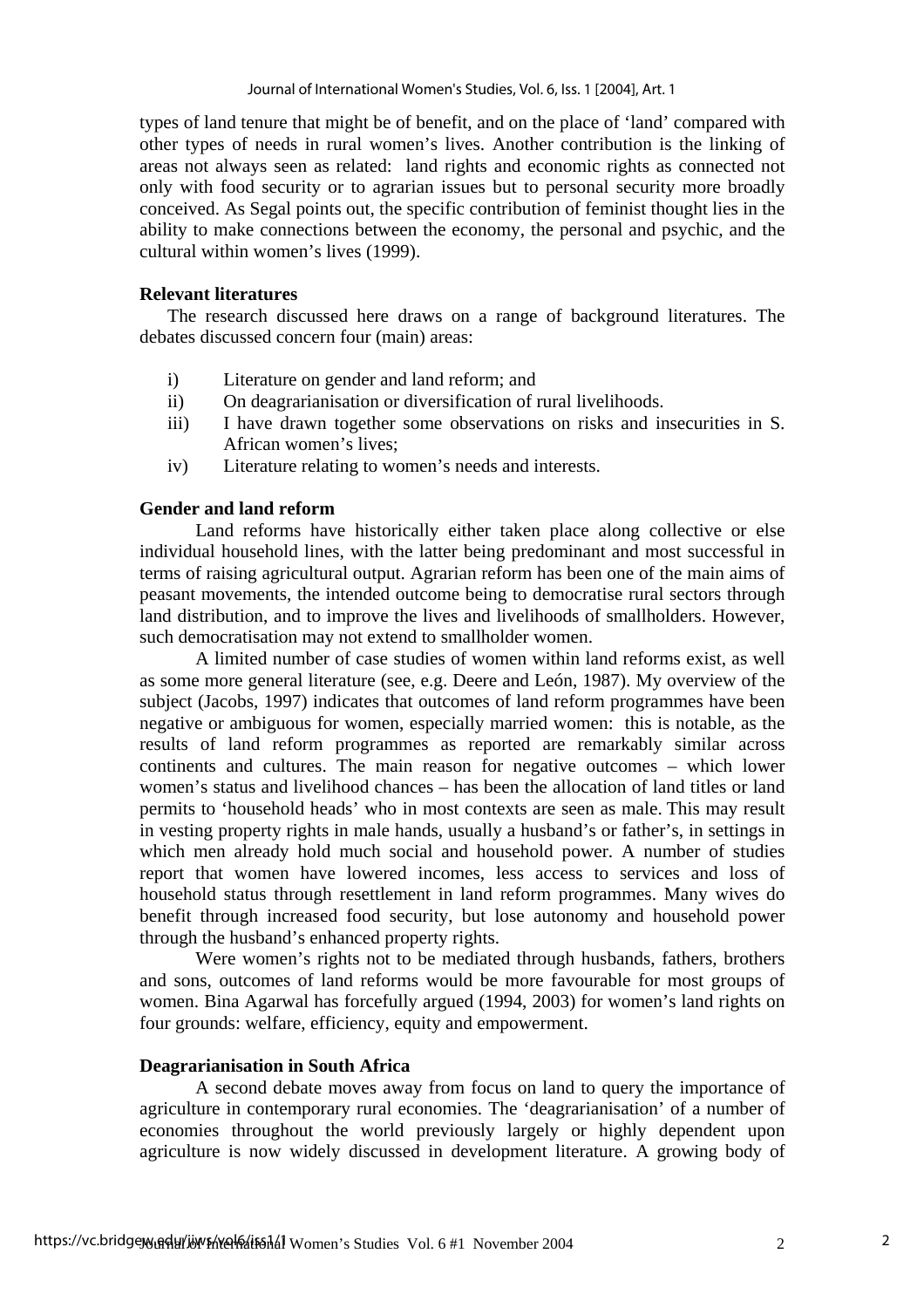work emphasises the decline of peasant communities and the necessity for rural dwellers to diversify out of agriculture (Bryceson, Kay and Mooij, 1999; Ellis, 2000). The authors note in particular the impacts of structural adjustment and liberalisation on peasant livelihoods, and smallholders are forced to compete in the global market, but with reduced state backing. As elsewhere, rural livelihoods in the sub-Saharan African region have diversified as agriculture becomes less viable, productive, or possible, or as access to land becomes more insecure (Francis, 2000). South Africa presents a particularly acute example of this phenomenon, due to a number of factors, including apartheid agrarian policies, `removal' campaigns and land quality.

 Most rural South Africans rely on a variety of activities, of which subsistence agriculture is not necessarily favoured, to survive (Cobbett, 1988). Wage labour and state pensions now form the major sources of income in rural areas (May, Rogerson and Vaughan, 2000); agriculture is the third most important activity.

 Within this context, rights or access to land nonetheless remain of importance. The 1997 figures indicate that 70% of the rural population have access to land, although for half this is to one hectare or less (May 2000:23). One-third of rural households engage in some agricultural production (May, 2000:24), and for 18% of households, it is the prime activity.

 Marcus et al. found in a national survey that a majority of people*,* over 67% (1996:13) *wished* to have some land; however, about half of respondents – including many women - wished for land for housing and gardens rather than for agricultural use. Access to land is also important for retirement; thus land continues to be significant even under changed livelihood strategies.

## **Insecurities**

Even were rural women to have secure access to land, it would not be a panacea for most: landlessness and economic insecurity are only one set of risks among many. Without implying that male lives are secure, it is nevertheless the case that insecurity is a gendered phenomenon. As is well known, South Africa has made many gains at the formal (especially, state) level in terms of women's representation within parliament. Famously, women constitute nearly 30% of MPs and are well represented as deputy ministers and in some ministries (Hassim, 2003). In 1998, a series of important Acts were passed concerning rights to abortion, to maintenance after divorce and to protection from domestic violence. Despite the importance of these gains women's lives in many respects are framed by customary law, and this is especially so for rural women.

 Within a context in which the poor are concentrated in rural areas, women are far more likely to be impoverished than men (Magardie, 1999, citing UNIFEM statistics; May, Rogerson and Vaughan, 2000); homelessness is a particularly severe problem due to forced removals under apartheid and because men usually hold property rights to houses.

 Two other risks, health and crime, have been much discussed in the Northern press. Although this has sometimes led to a distorted picture of South Africa, it remains the case that these topics are of great concern to large sectors of the population. HIV/AIDS is one health risk among many (e.g. malaria), but its incidence, with over 20% of adults HIV positive is exceedingly high (UNAids, 2004). HIV/AIDS has become particularly gender-related, with women more likely to be infected and to care for the ill and dying; at the same time, they are often blamed for the disease (Turshen, 1995; interviews).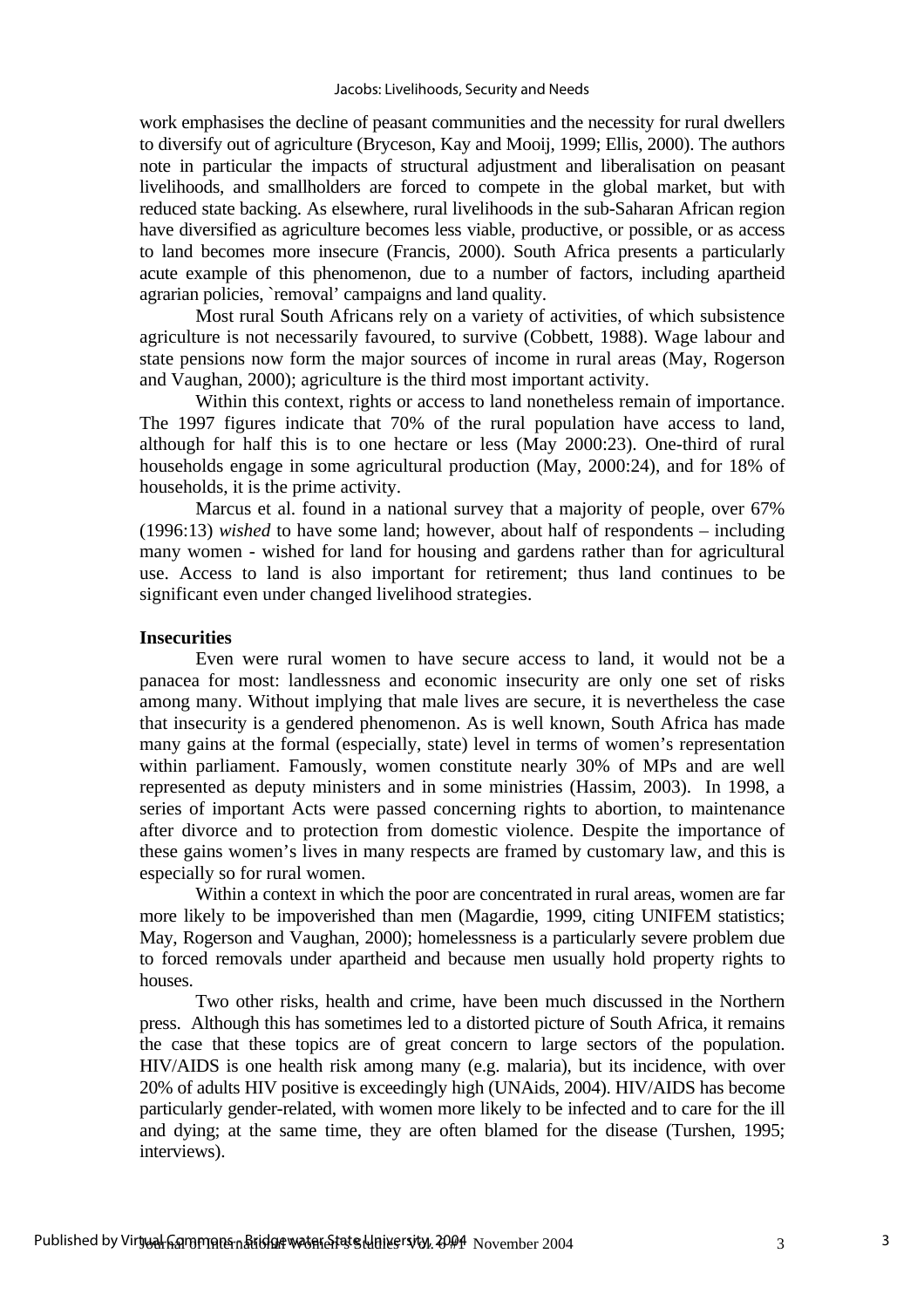Crime rates in general are high in rural as well as urban areas, and for a country not at war, South Africa has the highest reported level of violence against women and girls in the world. The organisation Womankind estimates that at least one in three women in the country will be raped during her lifetime ([www.womankind/africa](http://www.womankind/africa),; also Magardie, 1999; Green, 1998; Hirschmann, 1998). `Domestic' violence is commonplace and there is little redress in situations in which violent assaults occur frequently. The Domestic Violence Act is beneficial, but the budget for its implementation remains small (Meintjes, 2003).

## **Literature**

 A fourth set of debates draws on literature on women's interests and needs. Molyneux famously distinguished between practical and strategic gender interests (1985), but she stresses that this was never meant to be a hard- and- fast grid (Molyneux, 1998: 78). The nature of demands for land provides a good illustration. Land is a practical, material necessity in agrarian economies. However, particularly in patrilineal contexts, it is also necessary for symbolic of lineage continuity and of male authority. Thus any demand for women to hold land or to obtain secure access, not possible under customary law, raises wide-ranging issues of a longer-term nature.

 I have discussed the intertwined nature of women's expressed needs (Jacobs 1995); economic needs are, for instance, not easily detached from those concerning health and reproduction, or from bodily integrity.

 The (or an) other aspect of the above discussion of needs and interests, concerns expression or suppression of needs and wishes: where needs are not overtly expressed, particularly by socially subordinate groups, can we assume that no underlying need exists? In the context discussed here, if poorer rural women do not express a desire for land, might a suppressed interest still exist? Lukes argued that the most effective demonstration of power is the manipulation or rendering of some issues as 'off the agenda', so that they never come up for discussion (Lukes 1974). In many societies, demands that women have land rights equivalent to men's (in whatever form of land tenure…) is seen as outrageous and as inviting conflict (Author 1998). In such contexts, women may be unlikely to envisage outcomes, which lie outside the realm of possibility (see discussion in Agarwal 2004; Jackson 2004). This theme is taken up in the concluding section.

 The remainder of the paper is organised as follows. The next section examines the main policies of the land reform programme. The third discusses fieldwork methods. The following two discuss findings: firstly, issues concerning gender and land reform; secondly, concerning women's needs more generally. The article concludes with an analysis of implications of these data.

## **Background: the land reform programme in South Africa**

As a result of European expropriation of African lands, approximately onethird of South African people now live in ex-Reserves, the majority being female (May, 2000) Within these, land was held communally, under the control of chiefs/lineage-based leaders. Large commercial white-owned estates, numbering approximately 55,000, dominate the agricultural sector. Thus, the agricultural sector in South Africa is bifurcated between small-scale agriculture in the (mainly) arid ex-Homelands and large commercial estates. Following the 1994 elections, the ANC-led government instituted a land reform policy. The programme has three 'prongs':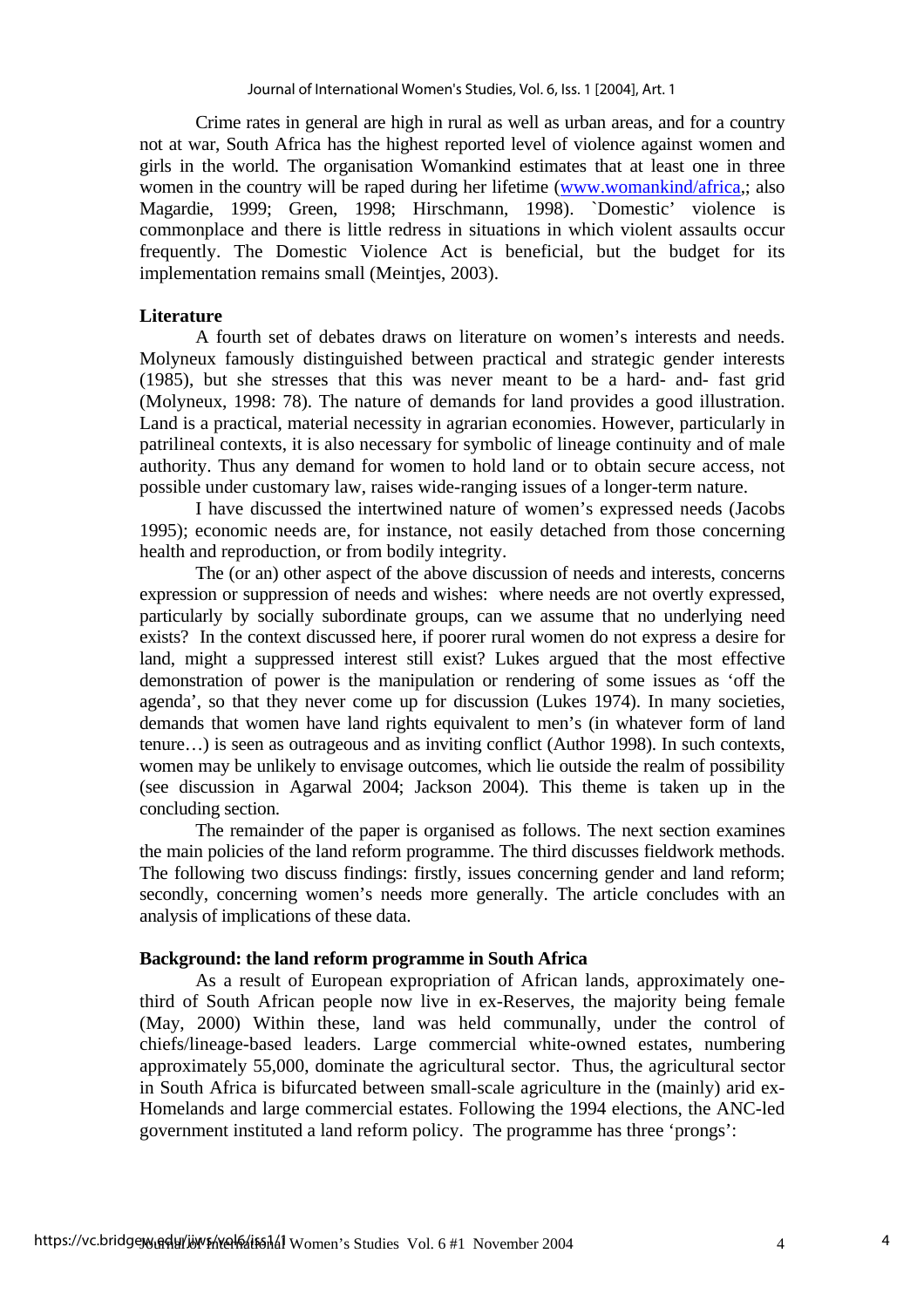- 1. Land Restitution: This concerns restitution of land expropriated since the passage of the first segregationist Land Act; the date for restitution has now passed. Most Restitution claims are settled in cash, so no land is transferred (interviews).
- 2. Tenure Reform: This involves several elements, including:
	- a) Strengthening the land rights of workers/occupants of commercial farms, under the Land Reform (Labour Tenants) Act 1996 and the Extension of Security of Tenure Act 1997 (ESTA).
	- b) Changes to land allocations in ex-Homelands. This is contentious because it involves the rights of chiefs. (See below).
- 3. Land Redistribution forms the third plan of land reform and is the plank on which most popular expectations have been placed.

 To date there have been two Ministers of Land Affairs and somewhat different policy directions between 1994-99 and from 1999. Broadly, land redistribution policy in the first period, under Derek Hanekom was directed at the poor: i.e. the landless or landhungry, although remaining within a market-based (`willing-buyer/willing seller') structure. In this phase, land redistribution mainly took the form of 'pilot' programmes in various provinces. Households were able to access a one-off grant or payment of R16,000 – the Settlement Land Acquisition Grant or SLAG. Grants were targeted at low-income households. Wives as well as husbands were and are listed as land reform 'beneficiaries' on official documents.

 In practice, due mainly to the cost of land, grants are often pooled among households. Grants can be pooled either in a Trust or a Communal Property Association: both are legal entities. In 1999 when the new Minister, Thoko Didiza, was appointed, a change in policy direction was initiated. The land redistribution policy has shifted to be more in line with the GEAR's (Growth, Employment and Redistribution Programme) neo-liberal orientation, incorporating many of the World Bank's proposals made in the early 1990s. As Gavin Williams points out (1996 and 2000), these favoured the development of a class of 'emergent' farmers who would use land 'productively' or commercially. The new policy direction was consolidated in 2001 with the announcement of the LRAD/ Land Redistribution and Development Policy.

Under the LRAD, the grant system has been revamped in order to encourage the growth of African and Coloured commercial farmers and to encourage use of land for agriculture, rather than for housing. Importantly, income has now been dropped as a criterion of eligibility, signalling a shift away from class to racial criteria. Additionally, grants are now to individual*s* not households, so women can also apply. They are now awarded on a sliding scale, from R20,000 to R100,000, with individuals expected to contribute a proportion: the minimum contribution is R5,000 for a R20,000 grant and the maximum, R80,000 (80%) for the maximum R100,000.

In 2001, the stated target of 30% of lands to be redistributed was put forward. Delivery of land redistribution in practice has been extremely slow since 1994: less than 2% of national land (Festus, 2003; Hendricks, 2003). A social movement attached to the National Land Committee (the main umbrella body linking land movements and campaigns)**,** the Landless People's Movement, has formed in part as a reaction to the slowness of land transfers. Although not large, it has launched several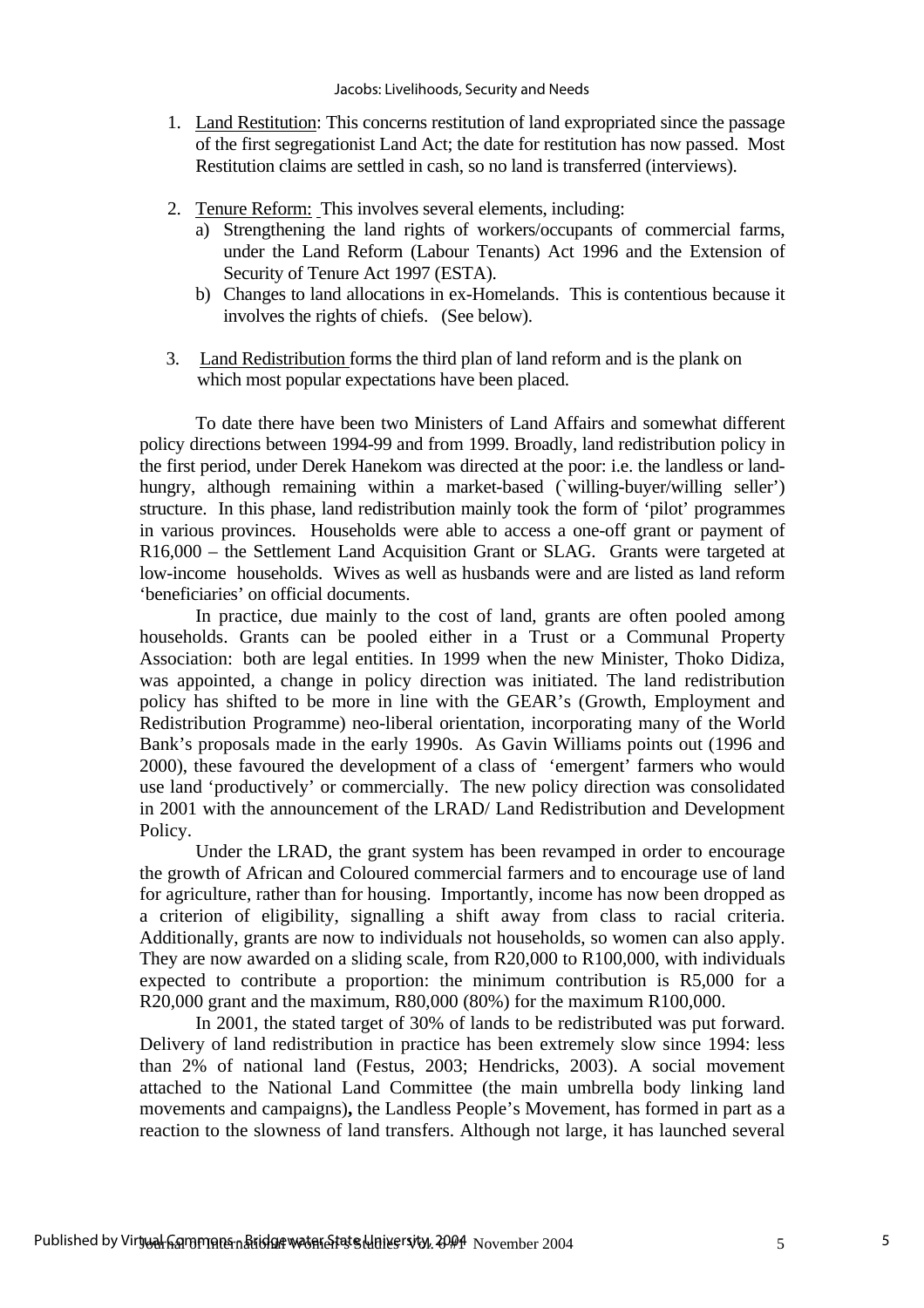land invasions and achieved a high profile at the Earth Summit in Johannesburg in August 2002.

Another development is the recently published (10/2003) and complex Land Rights Bill (CLRB). This seeks to address the situation concerning land tenure in the ex-Homeland/Bantustan areas, which are nominally administered by chiefs under communal tenure. However, in many areas this system – flawed as many consider it to be – has broken down and the situation is chaotic, with no one able to allocate land rights, no budget for surveying sites, no-one able to control plunder of common property resources, and illegal/informal land sales and land grabs (Cousins, 2003:2). Thus a crisis is developing in the ex-Homelands (ibid.) Despite acknowledged need for tenure reform, the Bill has been fiercely criticised.

The draft Bill transfers land in the former homelands to communities, which must register 'community rules' for the process: it is likely to entrench the power of chiefs locally (Cousins 2003). The CLRB has negative implications for women: although requiring a 25% female representation, there are no penalties for communities which do not abide by this, and chiefs may appoint their own family members to committees (Classens, 2003). The Bill additionally allows community boards to decide to issue title deeds to individuals, who can then sell or lease the land: this is likely to lead to privatisation *(M&G,* 22/1/2003; Cousins 2003). Thus the backdrop to this research includes policies making concessions to chiefly tenure, but at the same time with initiatives to include women, and a generally slow pace of land redistribution.

## **Methodology**

The research for this project was conducted during two visits to South Africa in early 2002 and in late 2003. Forty-seven people were interviewed, and fifty interviews were conducted.<sup>[1](#page-19-0)1</sup> The research took place in six places: Durban, Johannesburg and Cape Town, and in Pietermaritzburg, Pretoria and Stellenbosch. The interviews lasted between half an hour and three hours, with the average length being between  $1\frac{1}{4}$  -1  $\frac{1}{2}$  hours. This was a snowball sample, with respondents suggesting other relevant key informants. A few of the respondents were known to me before the initial research trip; others were contacted initially by e-mail, letter and by telephone.

A note concerning interviewing key informants is in order: it is not assumed that people, however wide their knowledge or however close their backgrounds are to those of 'grassroots'/rural people, can speak 'for' others. However, the people interviewed were in general highly knowledgeable about social and state policies, often including land policies, about the situation/s of the rural poor and about gender issues. The sample was of course not uniform, and so here I describe variation within it.

Where possible, I tried to interview people knowledgeable about both gender and 'land/ agriculture' issues and such interviewees formed the majority of the sample. Those familiar with both 'gender' and 'land' issues ranged from grassroots workers dealing with e.g. gender on commercial farms and in areas of traditional authority to regional NGO workers to people involved (or recently involved) with policy formation at national and regional levels. This grouping also included several academics who had worked at the intersection of these two policy areas. Another, small grouping was highly familiar with issues of land/agriculture but less so with gender issues: this grouping included NGO workers, academic – activists, more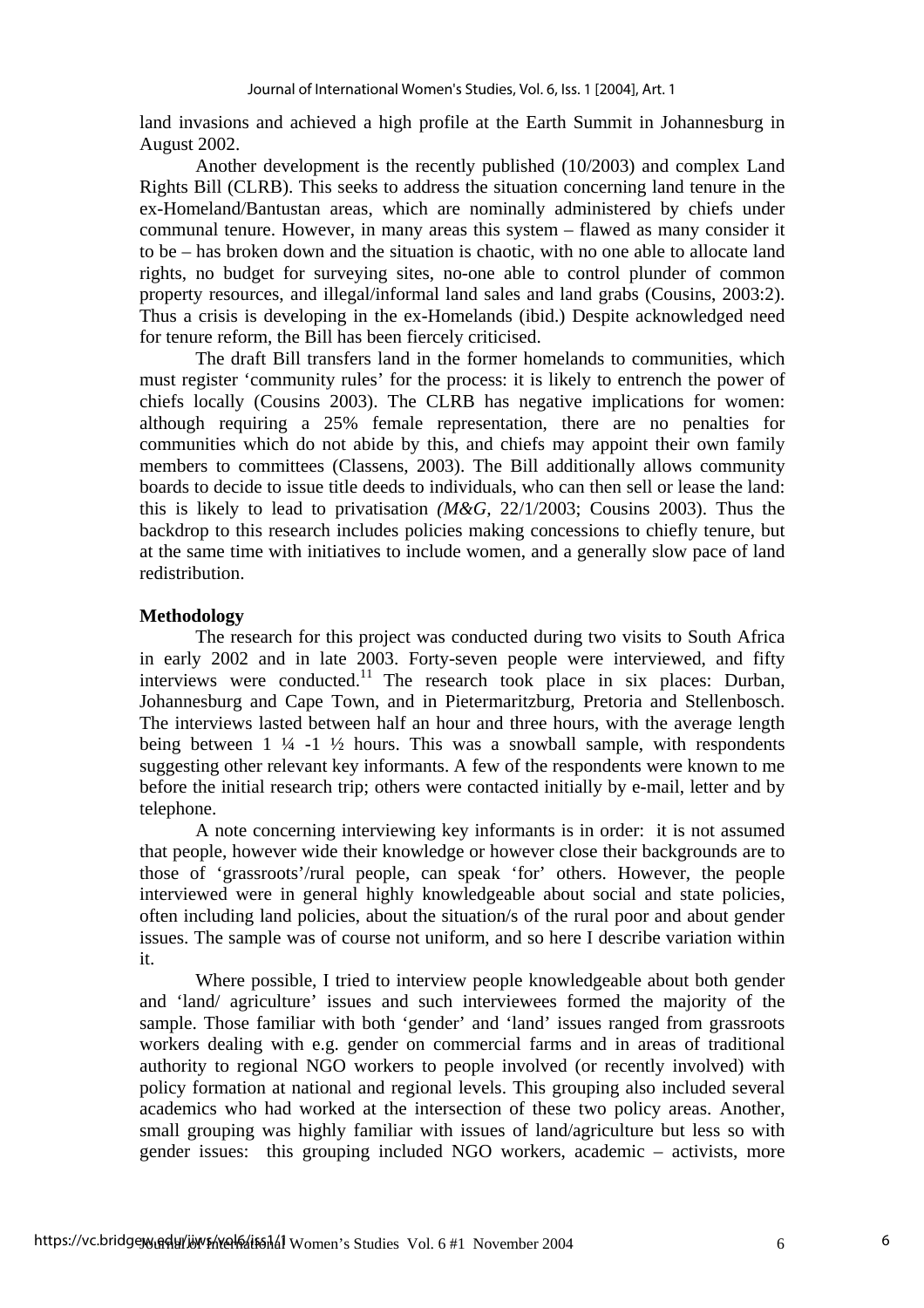traditional academics and consultants. A third grouping (of eight) was comprised of women working in the area of gender policy and practice, but who were less familiar with 'land' issues. These included academics, lawyers working with cases of violence, national officials and rural NGO workers. Twenty-three people interviewed worked for NGOs oriented to rural areas and/or land issues, of which eighteen were fieldworkers in rural areas. Most of the six people interviewed who were consultants had worked until recently in government or for NGOs.

Analysing the sample according to other social characteristics: nine of the informants were male and 38, female. In terms of the racial categorisations commonly employed in South Africa, six of the sample were Asian; six were Coloured; 20 were African and fifteen, white/European. Many of the African and Coloured people interviewed had rural backgrounds. Lastly, a large percentage of those interviewed had been active in social movements – especially anti-apartheid and feminist movements - prior to 1994. A number remained active, although NGO work was sometimes seen as a substitute for social movement activism.

The interview form was semi-structured. Most informants began by discussing their own work and most people discussed their own social, political and professional backgrounds. Other topics I brought up in case these did not arise during the interview, were:

- the progress/direction of land reform in general;
- the question of rural women's problems and needs; and
- a question concerning types of land tenure of most benefit to poorer rural women .

Thus, the structure of interviews varied somewhat. For instance, to a person working in a 'gender' NGO, I might have needed to ask a direct question concerning women in land reform. Otherwise, interviews varied according to the informant's interests and experience. A wide range of issues were discussed, including: the three 'prongs' of the land reform programme; the impact of legislation for rural people; state and NGO capacity, state power; the role of NGOs; social movements for land; gender movements and organisation; the legacy of *apartheid* in these respects; economic directions and globalisation; differences between provinces; the relative importance of land in improving women's position; and violence against women and girls.

Given the range of topics discussed, some data are omitted here. I analyse the material relating to gender and land reform, and that relating to women's needs and problems, including that of violence.

## **Land reform and economic policy directions in general**

All but a small minority of informants (four) discussed the progress of land reform, although several gave brief answers to questions on this subject. Nearly all (41) noted that the progress of land reform to date has been unduly slow. In particular, in the Western Cape – dominated by mainly white-owned commercial farms, no land has been redistributed. As might be expected, those working in NGOs, academia and consultancies were more vociferous about the pace of land reform, while those working in government, or who had recently done so, were more circumspect and at pains to explain the progress that had been made. Both the changed policy direction since 1999 and the small amount of land redistributed were seen as according with the general neo-liberal direction of economic policy. However, informants voiced somewhat different views about the general direction of economic policy, with seven (15%) agreeing that this policy shift was necessary in a climate of globalisation.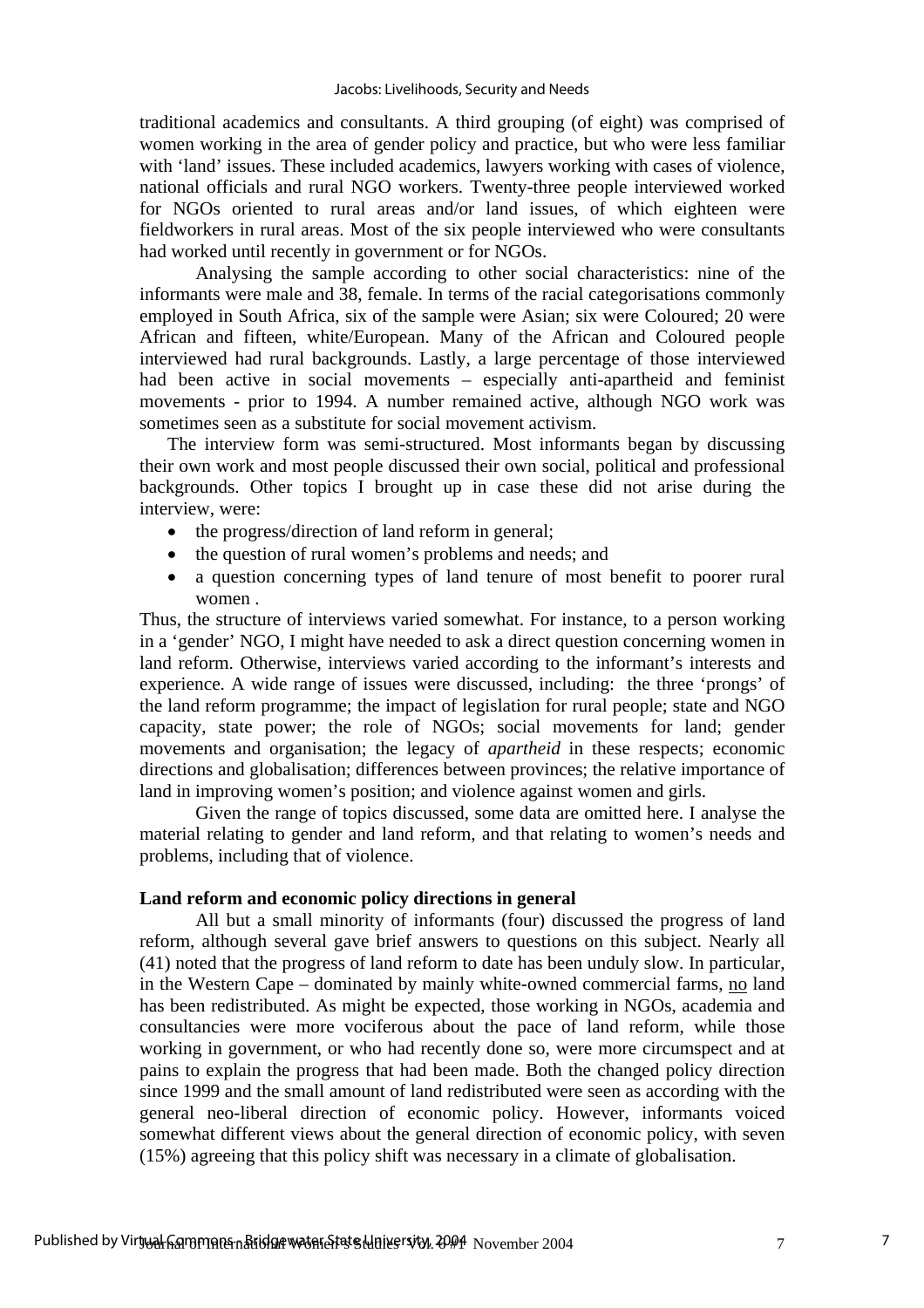#### **Gender issues within land reform**

Within this sample, 25 people were knowledgeable enough about the whole land reform programme, and its gender impacts, to discuss most policy issues in detail. Another fifteen had worked in specific areas of gender/land policy and could comment on these, but not necessarily on all issues. This section discusses the issues within land reform of particular relevance to rural women.

#### **The institutional framework**

The 1997 White Paper on Land Policy strongly endorses gender equity (DLA, 1997). A Gender Unit within the Department of Land Affairs (DLA) was established in 1996. However, the implementation of gender equity measures in land reform has become an issue of contention. In a critique of the implementation of land policy, Walker writes that the Gender Unit is "handicapped by weak institutional location and lack of authority" (Walker, 2003: 125; interview 1). Operationalisation of general principles of gender equity remains patchy, so that specific guidelines for fieldworkers or local-level officials are often lacking, and this translates into lack of gender policy 'on the ground'. Unit officials say in response that they lack power and that they are marginalised with regard to policy formulation (interview 30). Another body potentially interested in gender land policy is the Commission for Gender Equality (CGE), with national and provincial offices. With some exceptions, it has not prioritised land matters (interviews 1, 8.9.15, 21, 31, 44, 49).<sup>2</sup> CGE offices are also understaffed, with huge policy briefs, limited resources and many difficult issues to confront (Interviews 17 and 19).

#### **The new LRAD arrangements**

Respondents had strong differences of opinion about the new LRAD arrangements, which as noted, favour better-off farmers. Some (ten) felt that the direction of encouraging medium and larger-scale black farmers would be of great benefit in 'softening' the country's historic racial divide. Additionally, most informants welcomed the allocation of grants to individuals, including women, rather than to households. There was also general approval of the fact that the capital contribution necessary was 'progressive' (i.e. the percentage of state grant is much larger for those with little capital). A few (five) respondents were optimistic about prospects for rural women, feeling that in practice, some would be able to raise capital in order to access land and that many women did not in any case wish to farm. However, in general, most informants (35) felt that women were unlikely to be able to access land under the new arrangements: poor women would not be able to muster the capital needed, and would not be familiar with the required business plans.

## **Customary law, land tenure and gender rights**

Customary law and chiefly tenure frame discussions about women's land rights and their lives more generally in rural areas. In my first research visit, the issue of chiefly tenure formed a general backdrop; however, the Communal Land Rights Bill (see above) was gazetted between the two visits, and published in late 2003, so its specific provisions were an important topic during my second visit.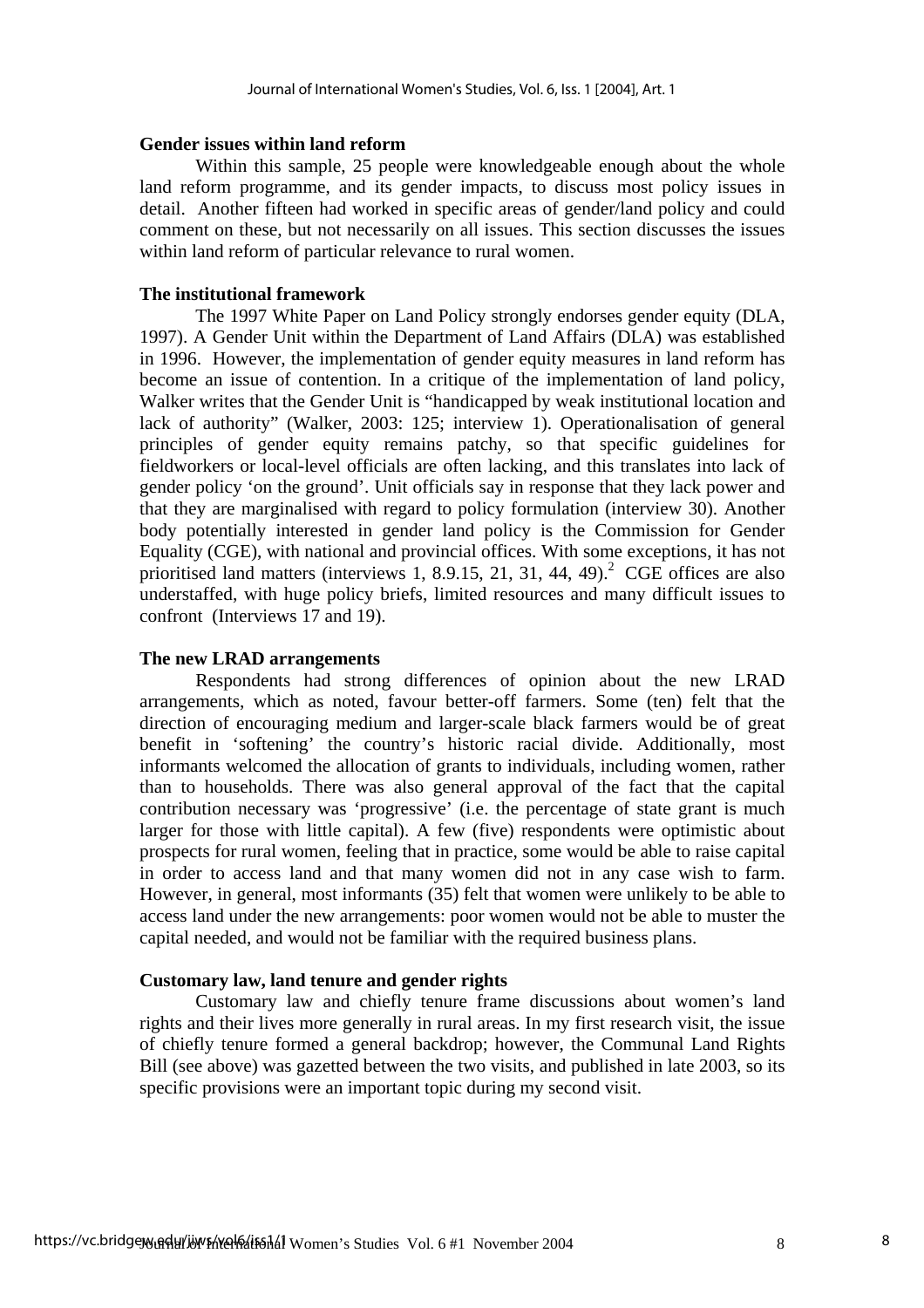#### **Chiefly tenure and customary law**

Many aspects of gender relations, including land rights, in rural South. Africa are governed by customary law, under which women (along with minor/unmarried men) are legal and social minors, unable to make contracts or to represent themselves in court. Customary marriages are potentially polygynous and *lobola* (bridewealth) is paid, transferring rights over the wife to the husband and his family/lineage. The husband has the right to the woman's domestic and sexual services and to her obedience; husbands also had the right physically to chastise their wives within reasonable limits. Although customary law also exists without the presence of chiefly authorities, chiefs and traditional authorities help to enforce this.

Under customary law, tribal/lineage land is vested in the chief on behalf of lineage/tribal members. Traditional systems mix elements of individual rights (e.g. over houses, and individual use-rights over agricultural land) and communal rights (e.g. to pasturage, water). Before discussing chiefly tenure in detail, the caveat discussed earlier should be noted: customary tenure systems have in some areas broken down.

In administering land and land allocation, chiefs should ideally be attentive to the 'African land ethic' (Cross, 1992), which stresses universal access to land for lineage members; transfer to the land-hungry from households with sufficient land; and attention to principles of seniority, so that the first settled in an area have priority of use. Some women, nearly always older women with children (and especially, sons), gain access to land through showing need, asserting a lineage-based link and asking chiefly permission: they are thus granted land under a PTO (Permission to Occupy) (interviews, 2002). Some researchers and administrators knowledgeable about both gender and land issues included in this sample feel that there are possibilities for women to retain access under traditional systems (se the PWAL document 2002); alternatively, they feel that the alternatives of privatisation [see below] may be worse.

Traditional systems are often criticised, however, as being open to corruption and patronage as well as violence (Levin and Weiner, 1997). A number of ANC activists and ordinary rural people (see Classens 2003) see chiefly power as highly undemocratic, as did many in this sample (32 or 70%). Most feminist writers conclude that chiefly authority presents grave problems for women's land access (see e.g. Haripriya and Gilmartin, 2002).

#### **Communal vs. individual rights**

The question of chiefly tenure relates closely to that of communal vs. individual land rights. As noted, much debate exists around the questions of communal tenure and land titling/individualisation of tenure - particularly as the provision for sale of land within the Land Rights Bill signals a move towards privatisation. Within the African context, Bruce and Migot-Adhola (1994) argue that privatisation and individualisation have led to increased land concentration and landlessness, including for women (Lastarría-Cornheil, 1997). Marcus et.al. argue that land title registration (i.e. individualisation) would in South Africa mean that women would lose land, as few can compete in the market.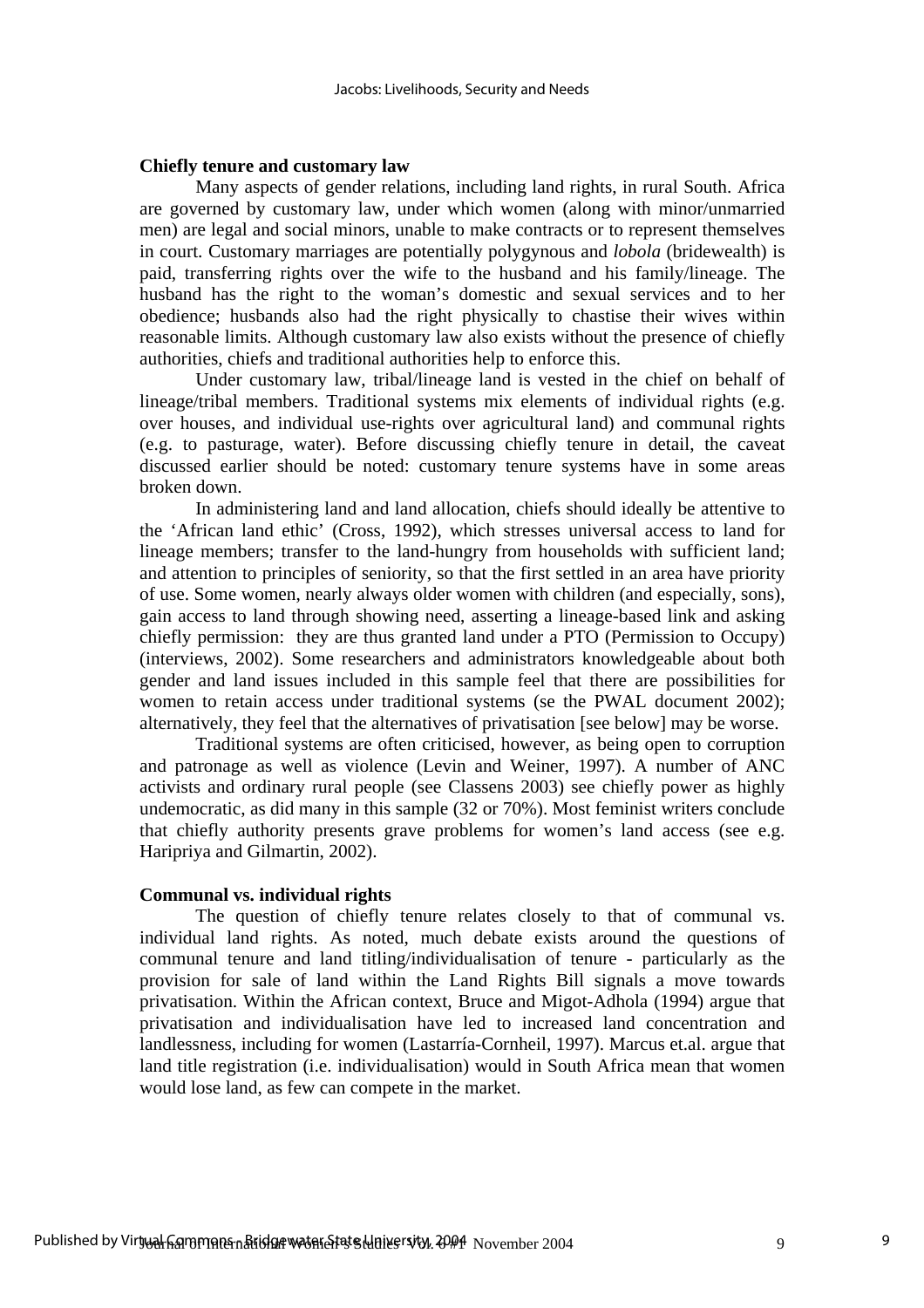## **Types of land tenure of benefit**

Given the contentious nature of this issue, I asked nearly every informant a direct question about the type of land tenure they saw as most beneficial for poorer rural women. A few (five) informants in this sample (which included practitioners and academics who had expressed reservations about land titling) felt that titles should not be individualised. One informant expressed great reservations about the consequences of separating women from the family - and therefore provoking conflict - when they have few other relational and economic alternatives. Another handful of people (six) felt that married women should have joint titles with husbands but that single women should have their own land titles. However, the remainder felt that women definitely needed some type of land registration, even if this were not full title to land. As one NGO worker/researcher stated: "Women go to enormous trouble to see that their names, and also all dependants, appear on land registers: if necessary, they queue all night" (interview 9).

A number of people (21) in this sample went further and stated that women should have *full* land titles. In other regions, Agarwal (1994) and Deere and León de Leal (2002) have also argued for individual land rights for women, although these are within privatised contexts.<sup>3</sup> Although some informants were concerned about processes that might economically disadvantage women in a market system, it was generally felt that individual titles offered the only possibility of women gaining some control over the land, its products, and any income from these – in other words, this offered 'escape' from customary law. Most were scathing about the continuation of chiefly control and tenure, and desired that it be phased out. One informant, an NGO worker, stated her suspicion of traditional authority, recounting the reaction of an (angered) chief to discussion of land rights for women: "A woman doesn't have anything to say about land. She only has to talk about her underwear. Everything is mine – the house, the children.....!"

The formulation of gender equitable policies in this respect is far from straightforward. Gender-friendly land titling in a market-based system is likely to marginalise the majority of rural women, who are poor, and customary law marginalises wives and other women as an entire group while maintaining better chances of access to *some* land, usually within highly patriarchal households. The differing opinions expressed here, reflect this dilemma.

## **Representation of women within land reform bodies**

Given the limitations of policy implementation described in the section A, and the dilemmas in section B, there exist two main arenas in which attempts have been made by the DLA to promote women's interests. Women (as wives, or else as heads of household) are:

- i) listed as beneficiaries of land reform (that is, their names are listed on relevant documents)
- ii) are included as members of Trust and Community Property Associations (see earlier discussion) committees.
- iii) A report prepared for the DLA in 2000 found that 47% of beneficiaries were female, and that 31% of total numbers were female-headed households (May et.al, 2000).

However, this has been criticised for its methodology, and for greatly overestimating women's participation (interviews 1, 7, 9, 15, 44). Bob notes that 80%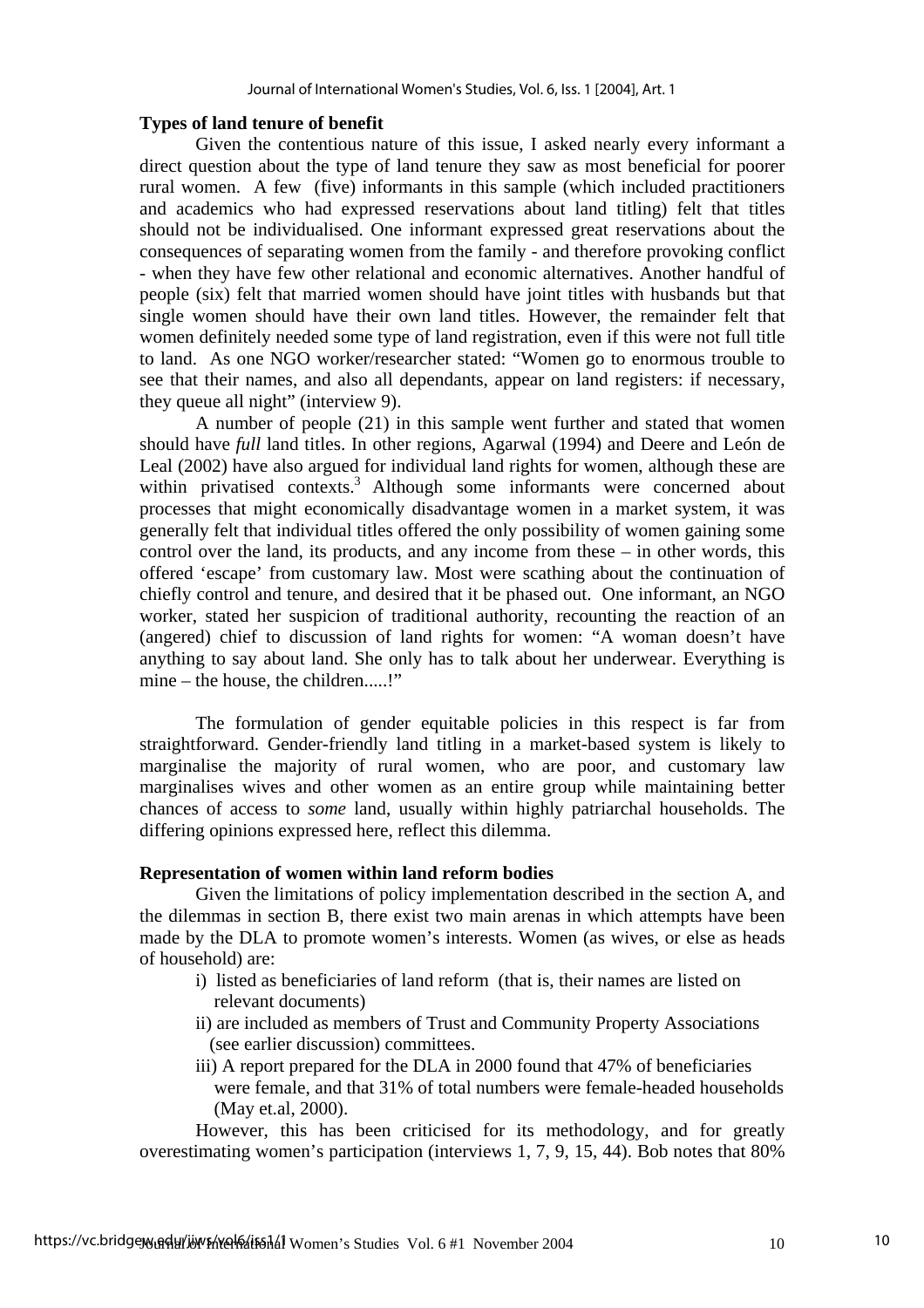of the women she interviewed had no knowledge that they were listed as beneficiaries (Bob, 1999:180). Despite optimistic figures, a large majority of people commenting on gender and land reform in detail (22 of 30) felt that married women had not gained access to land on similar terms to men in their households.

Where women have gained land, their rights can still be threatened by patrilineal relatives at the death of the husband. Thus inheritance practices remain a crucial impediment. For instance, even where women do (rarely) inherit, pressure exists to relinquish land to the husband's relatives (interviews 12, 17, 20, 21, 22, 49). Pharoah's findings were similar: inheritance is seen by Trusts as a `family' matter and so they do not as a matter of course intervene.

The main area of impetus for enactment of policies of gender equity, then, concerns the composition of Trust and CPA committees.<sup>4</sup> Grants for these entities will not be approved without female representation – technically this should be 45%. Thus CPAs were seen as an innovatory vehicle for ensuring continuation of community control while promoting access to land on similar terms to men in their households.

Bob (1999), Pharoah (2001) and Walker (2003) have all explored women's participation on CPA and Trust committees within Kwa Zulu Natal (KZN) Province, in which social and gender norms remain conservative**.** Pharoah found that women are elected onto committees, although not necessarily in numbers required by regulations. At times, particular women are elected or chosen due to kinship links with men; although some are chosen due to their strong personalities. Women tend to be elected to posts associated with female roles (e.g. as secretaries). In the studies cited, women are considered to be 'quieter' than men and to find it difficult to speak and to participate. Some interviews conducted here (5, 12, 15, 16, 18, 26, 35, 49) also report ridicule and teasing of women, and women's fear of being subject to public shame. Women often lack confidence, due to lack of education and the perception that agriculture is a 'male' sphere.

This finding is not specific to the Trusts studied, but reflects wider norms in the region concerning women's participation in public fora (Cross and Friedman, 1997, Hargreaves, 1996; Mogale and Poshoko, 1997). In customary settings, women should ideally not speak in front of men, and if they do so, this should be done with due modesty and deference, although a few women do now break such norms.

Although some informants felt that the provision for gender representation on CPAs raised possibilities for rural women's participation, none felt that so far, this provision had dramatically affected their weak positioning within rural communities. Ominously, some observed that wives were at times sent to meetings to simply voice the husband's opinion.

Despite the limitations of what has been achieved so far, most informants (30 or 75% of those commenting on this) indicated that there have been positive spin-offs for women from the above initiatives, even if these are limited and do not always amount to `representation'. In particular, the presence of women on committees and the act of listing them as beneficiaries does mean that space has been opened up for discussion of women's social position, including at times with regard to economic and land rights. In the next section, I turn to another, more general topic.

#### **Needs and problems of rural women**

This broad topic was one about which I asked a direct question if the respondent had not brought it up spontaneously; therefore the views of all are recorded. It relates to the broad research agenda in terms of contextualising land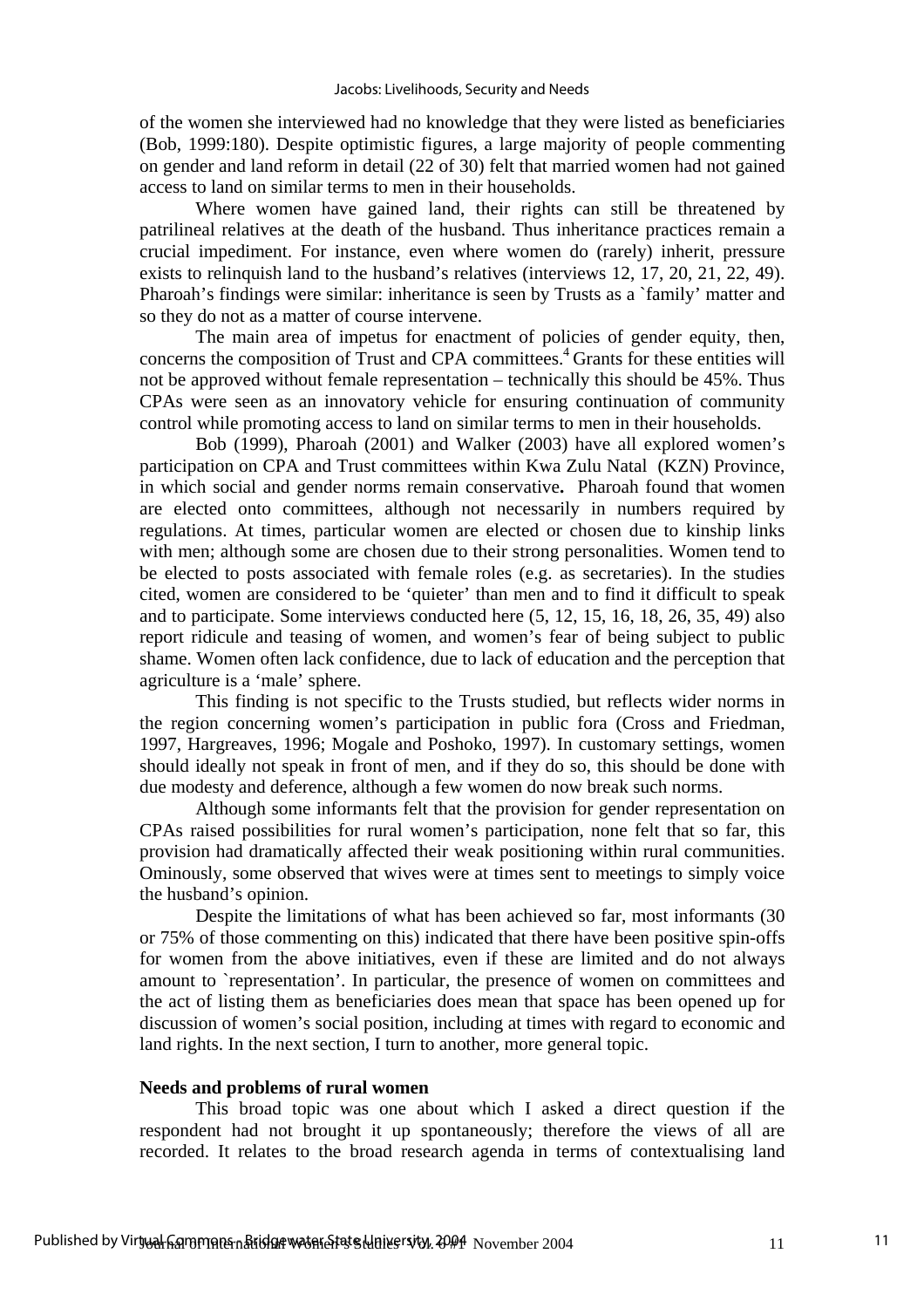demands or needs within wider sets of needs, problems and interests. The most frequently mentioned needs of rural women, in order, were:

- i) Jobs/employment to own income;
- ii) practical needs such as electricity and housing;
- iii) better health provision which recognised women's needs;
- iv) greater human rights: within this rubric, rights to land/other property were mentioned by twelve informants.

Problems were seen as numerous and multifaceted. Two problems, HIV/AIDS and violence against women, were seen as of the greatest importance by most informants. However, there was relatively little discussion of the sensitive issue of the government's policies on HIV/AIDS causation and treatment or the impact of HIV/AIDS. Those willing to speak out on this issue, at a time when the government was fighting a prominent court case over the issue of retrovirals for babies of infected mothers and for other infected people, were vocal, but due to the sensitive nature of the topic, I did not probe. Some (eight) mentioned the devastating impact of the disease for many women, and for rural communities in general. Others mentioned 'health' in a more general way as a prime women's issue.

In contrast, a number of discussions took place around the issue of violence against women. A large number of those interviewed (35) brought up this issue themselves, and elaborated on the topic. Because the project was based on qualitative research, it allowed scope for discussion of issues not initially seen as central. Thus, although not a large part of my original research agenda, the topic of violence emerged as central.

A number of informants stated that violence against women was very widespread, even ubiquitous, in South Africa. Due to the range of issues connected with violence discussed, here I mention several briefly and expand on a few. A first issue concerned different types of abuse: physical, but also psychological and economic – e.g. leaving women destitute. Several informants commented that many rural women, like urban women, endured violence on a near-daily basis, or several times a week. A related issue is the 'naming' of violence. Three informants mentioned that physical acts of coercion are not termed 'violence' unless they resulted in serious physical damage/disability; violence was often termed 'chastisement' or was not named. The latter relates to the commonly found problem of silencing: many informants noted rural women's reluctance to discuss this issue openly. Women's lack of 'voice' in this regard, related to lack of household and community power were also noted as pressing issues. Nine informants also expressed worries about violent backlashes against women, which already occurred and might increase were they to gain more rights. (See later discussion.)

A common perception was that violence had escalated (mentioned by eighteen). If this topic was broached, I probed, asking why this might be the case. Reasons for escalation were widely seen as twofold: 'men's' (it was common to generalise about men, including by male informants) dislike of losing power and the tendency to see women as property, and their loss of employment due to economic stringency, factory and mine closures, and other macro-trends, affects their sense of self-worth. Many women had assumed important economic roles when men were migrant labourers and returned husbands may now lash out at wives. One informant spoke of the feeling of some men that the world would 'be alright' if women assumed their former place.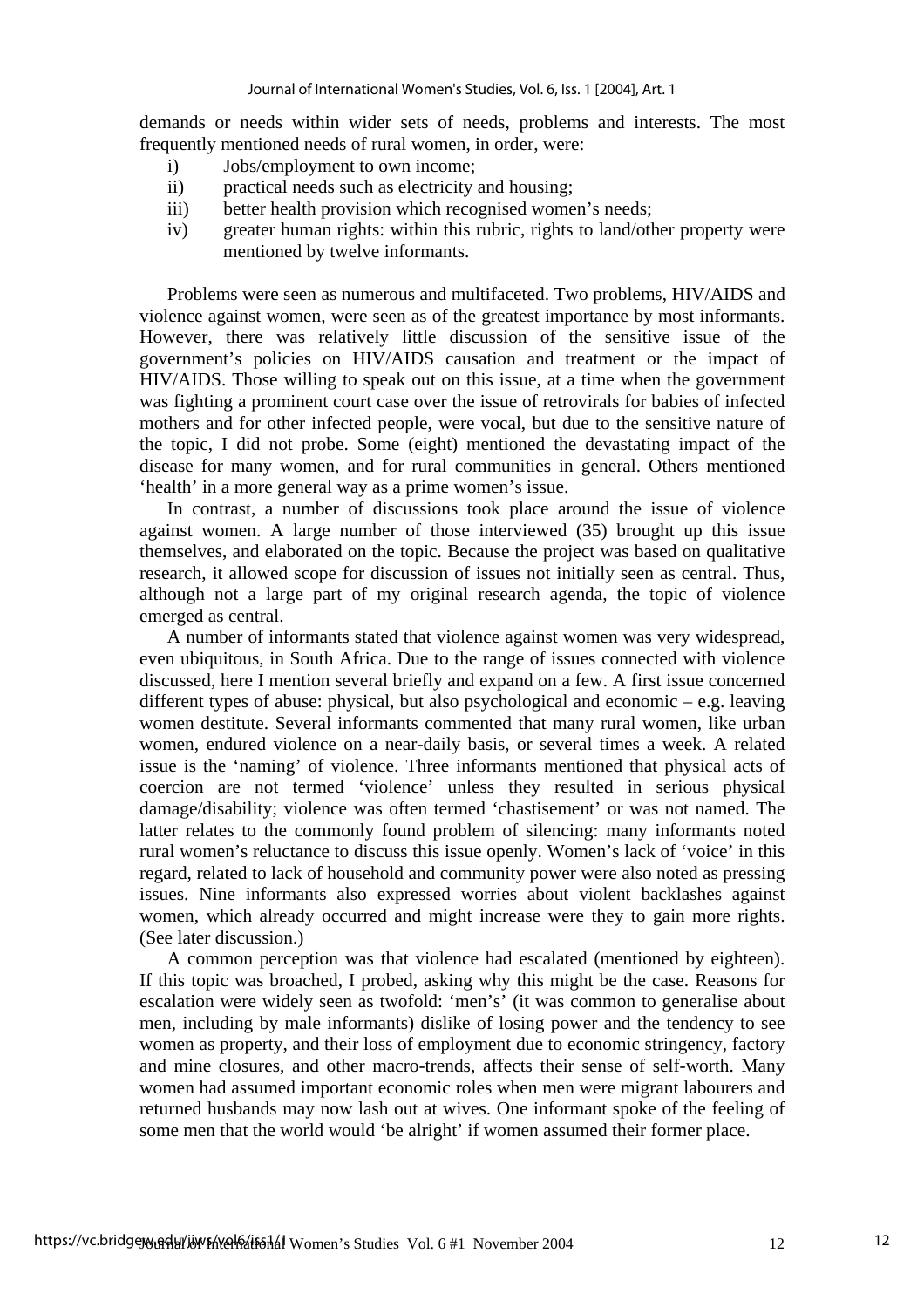A surprisingly large number of informants (twelve) brought up the disturbing issues of child sexual abuse, particularly rape and incest. I had not set out to research this issue, and assume that its mention is evidence of a problem now beginning to be discussed.

Lastly, there was some discussion of initiatives that would be helpful to rural women. Seven people noted that the Domestic Violence Act was not widely implemented and felt that the state should do more to help rural women in this respect. Many, especially those working at local/grassroots levels, stressed the importance of women having someone to talk to about abuse suffered. However, this seemed at times to be an end in itself rather than a step towards a more effective policy to prevent violence and abuse.

Turning to issues of economic security, approximately two-thirds of informants mentioned the need for rural women to earn and control their own incomes, as first or second priority when listing 'needs'. However, far fewer (10, less than one-quarter) - - classed `land' as a prime need, in a sample including many people working around agrarian issues. Another 30% (fourteen) placed land as a need lower down their rankings (that is, from third to fifth ranked). Where informants did not mention land access as a problem or need, I asked a direct question about its importance. Predictably, activists working in the agrarian sector rated lack of land as a great problem. Gender activists (i.e. those working on general or legal issues of women's subordination) saw land rights as less important. However, most informants (40) saw land rights as having potentially an important role to play in lessening women's poverty, as well as more power within households and communities.

Thus, in this sample the prime 'needs' for rural women were seen as having their own incomes, better health and action against gender violence. This sample contained many past and present activists, and many called for a renewed women's movement, as well as stressing the need for other strong civil society movements (e.g. 'land' movements). It was notable that a general trend was perceived as incorporation of movement activists, including gender activists, into the state. The women's movement was seen as important in pressing for improvements, including for rural women – perceived as the most in need, but the most neglected. However, it was acknowledged that poorer rural women faced great constraints when attempting to organise. The CGE was seen as important, but unable to substitute for a social movement. Although detailed discussion of this factor is beyond the scope of this article, it is notable that a proper focus of women's movements was seen to be to combat violence. Thus, in general, land rights per se were not seen as the most pressing need: the significance of this evaluation is examined in the next section.

## **Discussion: Needs and adapted expectations**

One of the purposes of this research, as stressed, has been to explore rural women's need for land, given the other pressing issues faced. To what extent did this sample of activists, NGO workers, academics, and state officials perceive a need for land, and for what purposes? Nearly all informants agreed that direct access to land – leaving aside the question of forms of tenure – would benefit rural women. However, with some exceptions, there seemed to be a mutedness about this acknowledgement. Thus land was seen as necessary for housing and vegetable production, and agricultural land, as useful *along with* other inputs: irrigation, training, etc.

In contrast, discussions about the extent of violence facing women occurred spontaneously (I did not have to broach the topic), was often discussed at length, and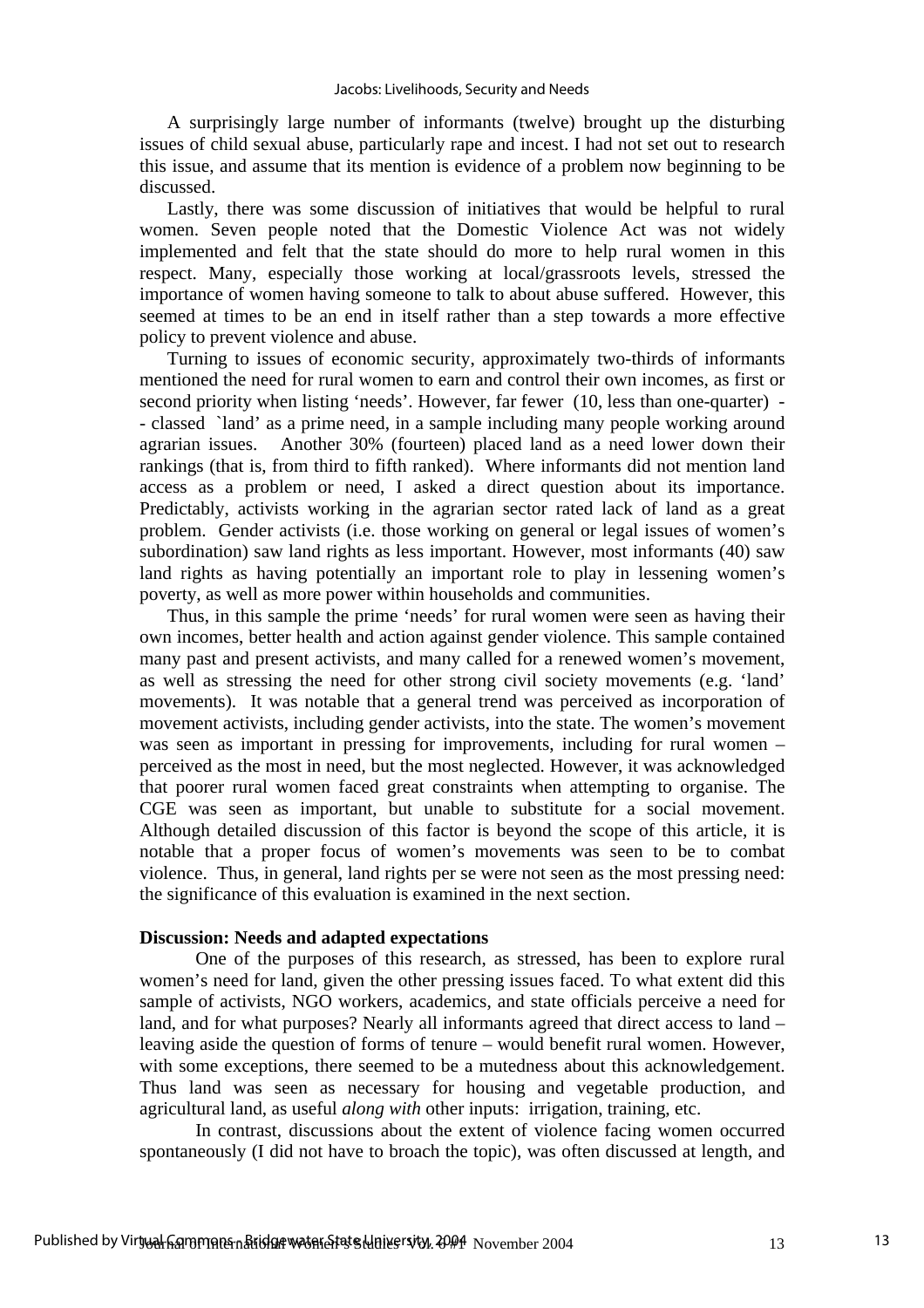with a degree of emotion lacking in most discussions of land. To some extent, this is because violence against women is perceived to have escalated and to be a very grave problem within the country; also, urban women's groups, NGOs and other bodies have had some success in highlighting the issue.

Does the fact that informants did not see land as a top priority, as opposed to one of several, signify suppressed demand for land, or adaptation of expectations to circumstances? Certainly, adaptation of expectations is a common phenomenon. An example comes from the material discussed above on gender violence in rural areas. Although urban-based informants were likely to mention wider social policies as part of a solution to gender violence, rural-based informants were more likely to stress the need for women to express themselves and to confide their suffering to another woman. Thus the wish to speak, to give voice, was prioritised without mention of wider measures to combat the problem.

 It was certainly not the case that the particular informants were uninterested in social policies or social movements; however, it appeared that their answers were constrained by what they saw as realistic given circumstances within villages, and given the huge scale of the problem. As Agarwal points out (2003, citing Nussbaum) women's expressed demand for land is likely also to reflect adaptation to expectations. Walker (2003) notes that most women she interviewed expressed a `pragmatic' preference for joint titles with husbands rather than individual titles: this was possibly because women live out their lives within families, with few other possibilities and joint titles were seen to be less disruptive to family stability. A number of informants here, as noted, expressed fears that women acquiring land rights outside customary law might exacerbate violence. One NGO worker quoted a village woman as saying: "Husbands might become very worried if wives got land, they might punish the wives."

It is true that land demands by women do give rise to great conflict, both in southern African settings and elsewhere (Jacobs, 1997, 1998). Considering the 'possibility' of rights, which are in practice unobtainable, may only give rise to failed expectations and to decreased security.

On the other hand, it is also possible that the lack of emphasis on demand for land reflects just that: women may prefer jobs, were they are available, and South Africa is highly urbanised. Since agriculture now form only one part of most women's livelihood strategies, informants' responses may reflect acknowledgement of this factor while recognising that land still has a place in such strategies.

Or, a third explanation is a compromise between the two views above: women see land as useful and necessary, but it is also recognised that acquiring it is likely to lead to great upheaval, particularly within patrilineal systems. Ironically, the less important a resource  $-$  e.g. land  $-$  is, the more likely it is that women will be able to access it (Pearson, 2001). It may be easier to sidestep the problem of the emotiveness of 'land' by simply trying to turn to other livelihood sources' which precipitate less male resistance.

## **Conclusion: Land vs. violence: against dichotomisation**

Given debates between Southern and Northern feminists, the stress on violence and its impact upon women in this data is interesting. Does this stress signify a demand for bodily integrity (i.e. freedom from violence) as a priority over more 'material' needs for land and livelihood security? Dichotomising of needs was for some years, a feature of feminist debates (e.g. Northern feminisms seen as giving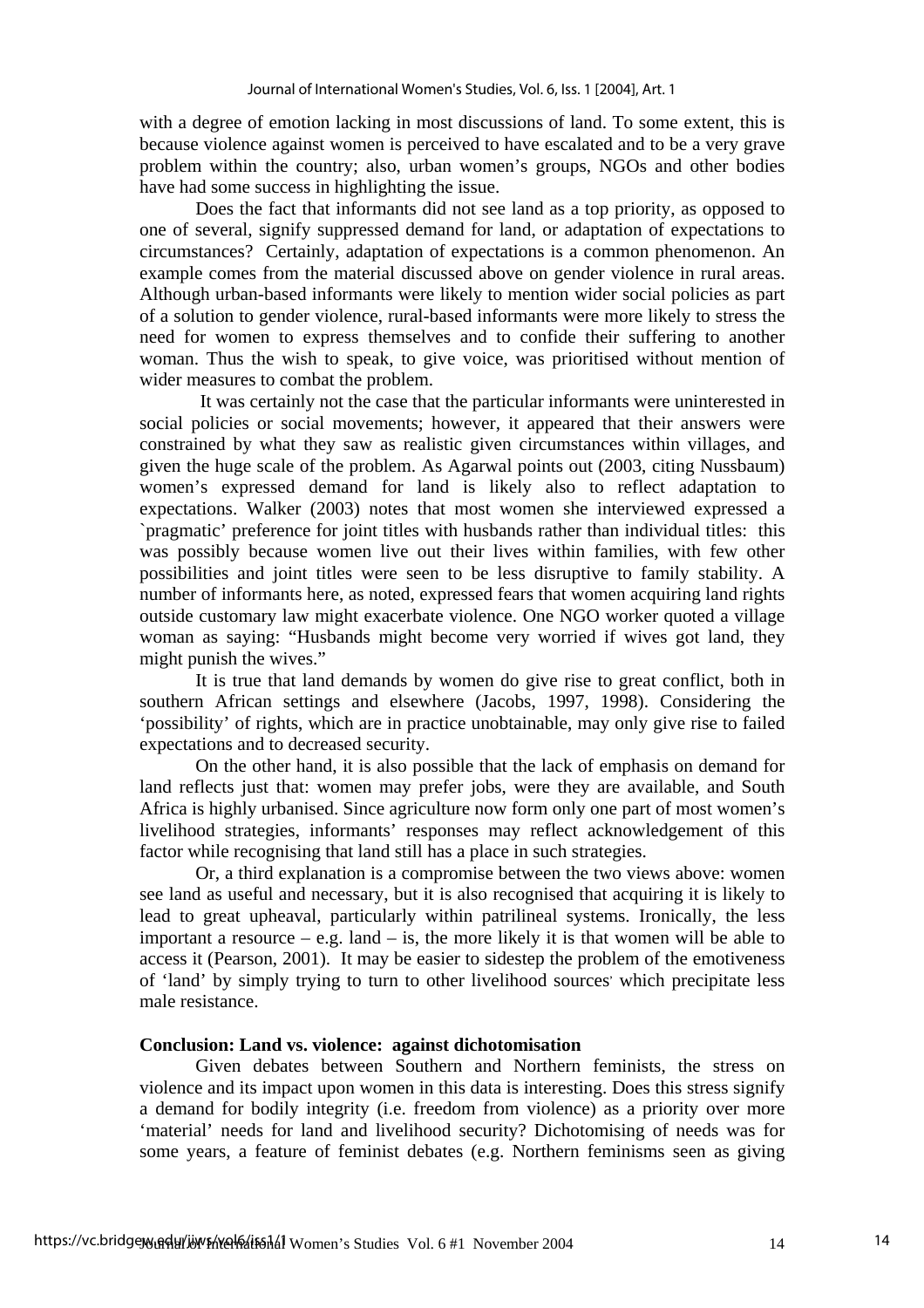priority to sexuality/the body; Southern, as stressing material needs).) Such dichotomous views can present the complexity of intertwined needs in terms of oppositions (see the argument in Jacobs, 1995). It is possible that discussion of violence is also a result of the successful 1990s global feminist mobilisations around violence (see Keck and Skikkink, 1998). In any case, some small groupings of rural women such as the Women against Community Abuse in Limpopo have formed, with an explicit focus on combating violence against women and children (interviews 48, 49).

The organisation of state bodies may reinforce lack of 'joined-up' policies and a tendency to separate issues such as livelihoods and personal security: state institutions are usually compartmentalised according to subject matter/expertise (e.g. health/education in their own departments; lands/agriculture and family law in others).

But a holistic rather than compartmentalised view of rural women's needs is precisely what is required. For instance, access to land (either through titling, as registered users or in joint schemes) must be accompanied by changes in inheritance practices. Secure access to land is not only an economic matter, or one of food security: it is in turn likely to increase women's self-confidence and might increase personal security (Agarwal, 2003). The hypothetical situation of simply giving land to women without envisaging the need for back up both in terms of other economic resources and services, and in terms of their physical security may do little to lessen vulnerability (Jacobs, 2002; Deere and León, 2002).

The issue of how the incidence of violence might relate to economic rights is contentious. As noted earlier, stronger land rights might backfire, and result in increased marginalisation and/or violence. On the other hand, several informants argued that land rights may *lessen* the extent of violence against women. Both positions are 'correct': increased rights for women (and for others, especially those marginalized) often do result in backlashes. At the same time, stronger rights, especially economic rights do give people bases to resist, and at times lessens violence due to the perception that the person is less vulnerable. However, these matters do not stand alone: others, including social acceptance of violence; its incidence, constructions of masculinities and femininities, individual actions, and (not least) the law and its enforcement, also frame the relationship between violence and gender rights. For instance, if violence against wives diminishes because they can retaliate (e.g. by ejecting a husband from property), because it becomes less acceptable, or because it is punished, then they are likely to be able to retain more secure control over resources and property. The existence of women's movements, or their lack, is another factor. A number of informants here emphasised the importance of renewed social – including women's - movements.

This sample of key informants on the whole saw women's needs in terms of the necessity for independent incomes, independent land rights, better health and freedom from violence: in other words, in terms of autonomy and the bodily health and integrity to exercise this. The findings from this sample that 'land' access was not seen as a first priority, points to the complexity of the issues involved. However, this should not be seen as an argument for downplaying the importance of land and of other economic rights for women. Instead, it points to the need to stress *both* land rights and rights to bodily integrity. Land continues to be an important livelihood resource and is crucial for rural food security. Women 's movements may have been less successful in pressing for economic rights than for rights related to bodily health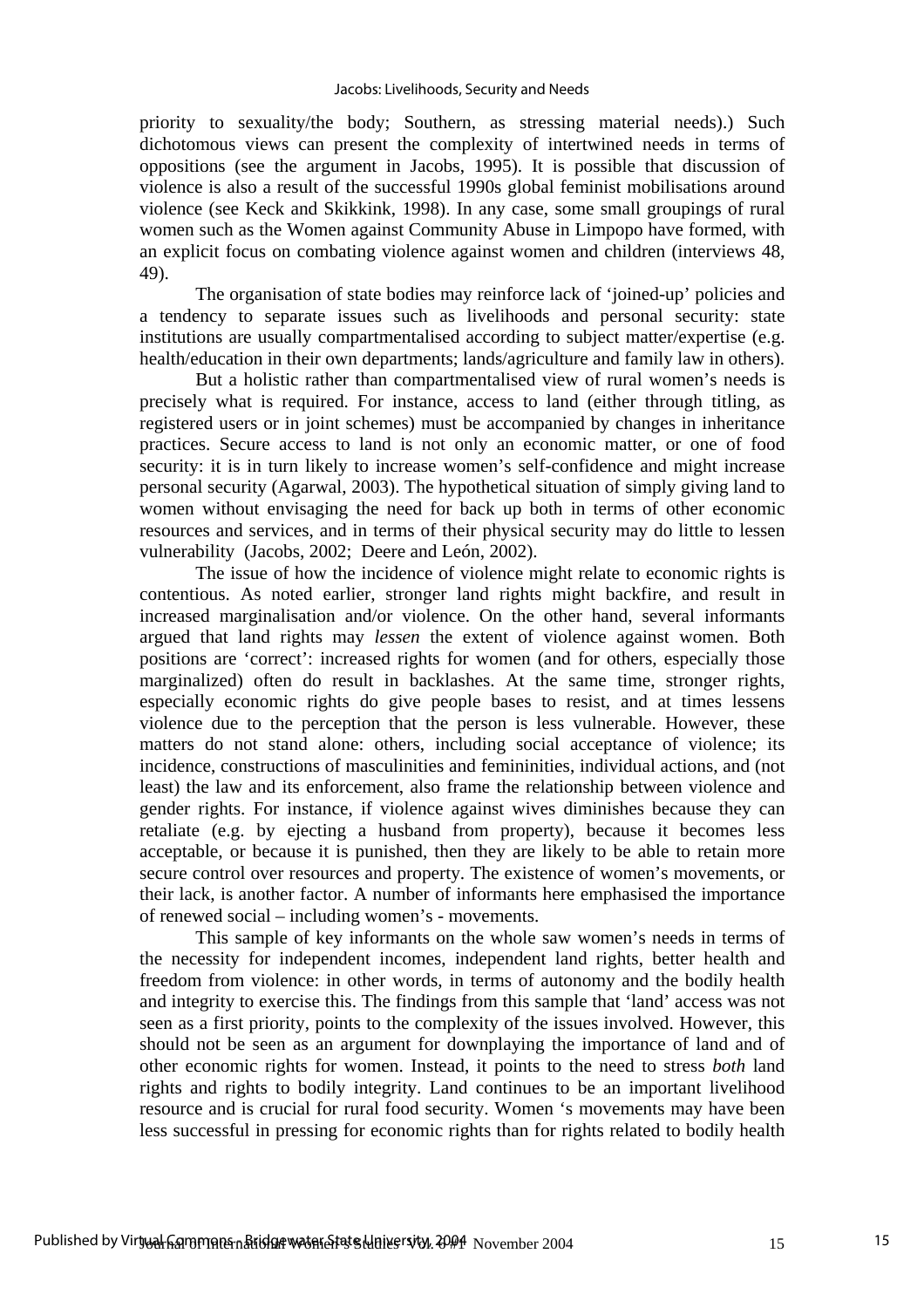and security; however, land and economic rights are indeed 'women's issues' just as are health, reproduction and violence. This study points to the importance of a renewed women's movement to take forward both sets of demands.

## **REFERENCES CITED:**

- Agarwal, Bina (1994) *A Field of One's Own: Women and Land Rights in South Asia,*  Cambridge, Cambridge University Press.
- Agarwal, Bina (2003) "Gender and Land Rights Revisited: Exploring new Prospects via the State, Family and Market" *J. Agrarian Studies*: 3: 1-2, Jan-August.
- Agarwal, Bina (2004) "Women's Land Rights and the Trap of neo-Conservatism: a Response to Jackson" *J. Agrarian Studies*, 3, 4.
- Bob, Urmilla (1999) *African Rural Women and Land Reform in South Africa: Case Studies from the Midlands Region of KwaZulu Natal,* Ph.D. thesis, W. Virginia University.
- Bosley, Sarah (2000) "The Disease ten times as deadly as war" *The Guardian*, London, 8th July:17.
- Bruce, John and Migot Adhola, S. (1994) *Searching for Land Security in Africa*, Washington, World Bank.
- Bryceson, Deborah (1999) "Disappearing Peasantries? Rural Labour Redundancy in the Neo-Liberal Era and Beyond" in Bryceson, D., Kay, C. and Mooij, J. (eds) *Disappearing Peasantries? Rural Labour in Africa, Asia and Latin America,*  London, ITDG.
- Claasens, Aninke (2003) *Community Views of the Communal Land Rights Bill,*  Research Report no. 15, Programme for Land and Agrarian Studies, University of the Western Cape.
- Cobbett, Wm. (1988) "The Land Question in Post-Apartheid South Africa: a Preliminary Assessment" in Cross, C. and Haines, R. (eds) *Towards Freehold*, Cape Town, Juta.
- Cousins, Ben (1997) `How do Rights become Real?' *IDS Bulletin,* 28, 4, October: 59-67.
- Cousins, Ben (2003) "Comments on the CLRB [B67-2003]" Submission to the Portfolio Committee on Agriculture and Land Affairs, 10<sup>th</sup> November.
- Cross, Catherine (1992) "An Alternate Legality: the Property Rights Question in Relation to South African Land Reform" *S. African Journal on Human Rights*, pp.305-331
- Cross, Catherine and Friedman, Michelle (1997) "Women and land: marginality and the left hand power" in S. Meer (ed), *Women, Land and Authority*, Oxford, Oxfam: 17-34.
- Daniels, Glenda (2001) "Rural Women to Fight for their Right to Land" *Mail and Guardian*, 1st June (http://www.sn.apc.org/wmail/issues/010601/OTHER70.html)
- Deere, Carmen Diana and León de Leal, Magdalena (eds) (1987a) Rural *Women and State Policy: Feminist Perspectives on Latin American Agricultural Developmen*t, Boulder, Westview
- Deere, Carmen Diana and León, Magdalena (2002) *Empowering Women: Land and Property Rights in Latin America,* U. Pittsburgh Press.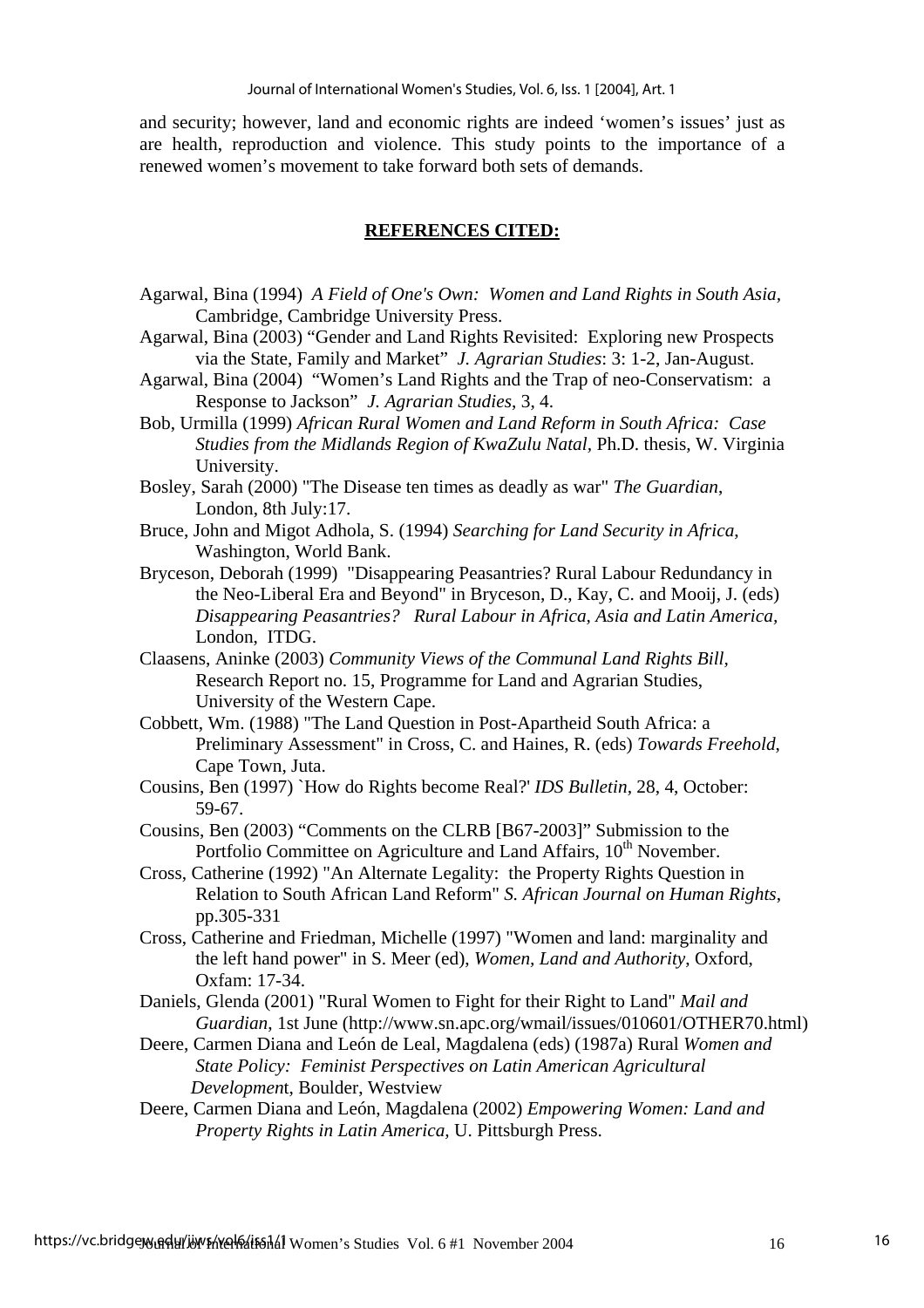- Department of Land Affairs of the RSA (1997) *White Paper on South African Land Policy*, Pretoria.
- El-Ghonemy, M. Riad (2001) "The Political Economy of Market-Based Land Reform" in Ghimire (ed) *Land Reform and Peasant Livelihoods,* London, ITDG
- Ellis, Frank (2000) *Rural Livelihoods and Diversity in Developing Countries*, Oxford, Oxford University Press
- Festus, Michelle (2003,) "We are the Women, we are the land" *Development Update:*  4, 2
- Francis, Elizabeth (2000) *Making a Living: Rural Livelihoods in Africa*, London, Routledge
- Green, December (1998) *Gender Violence in Africa: African Women's Responses,* London, Macmillan
- Hargreaves, S and Meer, S. (2000) "Out of the Margins and into the Centre: Gender and Institutional Change" in Cousins, Ben (ed) *At the Crossroads*, Cape Town, PLAAS
- Haripriya, Rangan and Gilmartin, Mary (2002) "Gender, Traditional Authority and the Politics of Rural Reform in South Africa" *Development and Change* 33(4): 633-58.
- Hassim, Shirin (2003) "Representation, Participation and Democratic Effectiveness: "in A-M. Goetz and S. Hassim (eds)*, No Shortcuts to Power*, London, Zed **Books**
- Hendricks, Fred (2003) "Land Inequality in Democratic South Africa" in Michael M. Bell et.al. (eds) *Walking Towards Justice: Democracy in Rural Areas,* JAI Elsevier, Oxford.
- Hirschmann, David (1998) "Civil Society in South Africa: Learning from Gender Themes" *World Development*, vol.26, no.2: 227-238
- Jackson, Cecile (2004) "Gender Analysis of Land: Beyond Land Rights for Women? *J. Agrarian Studies,* 3:4.
- Jacobs, Susie (2002) "Land reform: still a goal worth pursuing for Rural Women?" in *Journal for International Development*, no. 14, Autumn,: 887-898
- Jacobs, Susie (1998) "Past Wrongs and Gender Rights: Some Issues in South Africa's Land Reform" *European Journal of Development Research*: *Development and Human Rights*, vol. 11, no. 2, December.
- Jacobs, Susie (1997) "Land to the Tiller? Gender Relations and Types of Land Reform" in *Society in Transition* (journal of the Southern African Sociological Association; formerly, *J. South African Sociology*), vol.1: 1-4: 82-100.
- Jacobs, Susie (1995) "Changing Gender Relations in Zimbabwe: Experiences of Individual Family Resettlement Schemes" in Diane Elson (ed) *Male Bias in the Development Process*, Manchester University Press, Manchester, 2<sup>nd</sup> edition 1995
- Keck, Margaret and Skikkink, Kathryn (1998*) Activists beyond Borders*, Ithaca, Cornell Univ. Press
- Kemp, Amanda, Nozizwe Madlala, Asha Moodley and Elaine Salo (1995) "The Dawn of a New Day: Redefining S. African Feminism" in A. Basu ( Ed) *The Challenge of Local Feminisms,* Westview
- Lastarría-Cornhiel, Susana (1997) "Impact of Privatization on Gender and Property Rights in Africa" *World Development*, 25, no. 8: 1317-1333.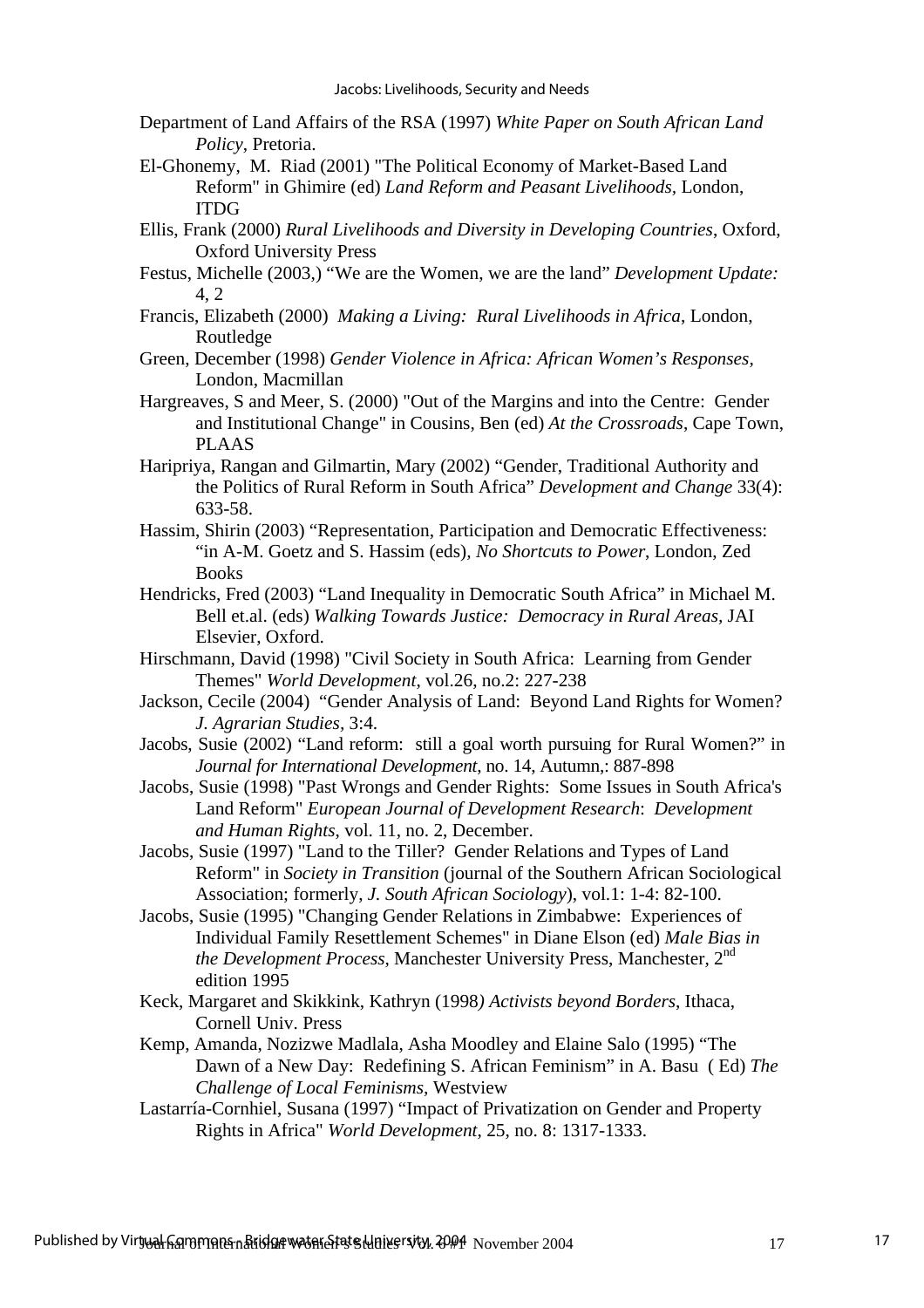- Levin, Richard and Weiner, Dan (eds) (1997) *No More Tears: Struggles for Land in Mpumalanga*, South Africa, Trenton, N. Jersey, Africa World Press
- Lukes, Stephen (1974) *Power: a Radical View*, London
- *Mail and Guardian* (2002) "Landless movement threatens invasions" 29<sup>th</sup> November (http://www.mg.co.za/archives)

*Mail and Guardian* (2003) "Tensions Rise over land rights Bill" 22<sup>nd</sup> January

- Magardie, Khadija (1999) "Women: Still the Second Sex" *Mail and Guardian*, 29th December.
- Marcus, Tessa, Eales, K.and Wildschut., A. (1996) *Down to Earth: Land Demand in the New South Africa*, Durban, Indicator Press, Univ. Natal.
- May, Julian (2000) "The Structure and Composition of Rural Poverty and Livelihoods in South Africa" in Cousins, B. (ed) 2000, *At the Crossroads,* PLAAS, Cape Town.
- May, Julian, Rogerson, Chris and Vaughan, Ann (2000) "Livelihoods and Assets" in May, J. (ed) *Poverty and Inequality in South Africa*, Cape Town, David Philip.
- May, Julian, Roberts, Benjamin, Govender, Juby, and Gayadeen, Priya (2000) *Monitoring and Evaluating the Quality of Life of Land Reform Beneficiaries: 1998-99*, Technical Report prepared for the Department of Land Affairs, May.
- Meintjes, Sheila (2003) "The Politics of Engagement: …Domestic Violence Legislation in S. Africa" In Goetz, A-M and Hassim, S (eds) *No Shortcuts to Power*, London, Zed Books
- Mogale, Constance and Phohsoko, Sophie (1997) `The Women's Rights in Land Workshop' *Agenda*, no. 32: 66-68.
- Molyneux, Maxine (1985) "Mobilisation without Emancipation? Women's Interests, the State and Revolution in Nicaragua" *Feminist Studies*, 11: 227-54.
- Molyneux , Maxine (1998) "Analysing Women's Movements" in C. Jackson and R. Pearson *Feminist Visions of Development,* London, Routledge
- Pearson, Ruth (2001) Discussion, Development Studies Association Conference: *Different Poverties, Different policies,* Manchester, 11/9.
- Pharoah, Robyn (2001? date not stated) *Social Capital and Women's Participation in Three Land Reform Trusts: a case of Mixed Blessings,* MA Thesis, University of Natal, Durban.
- Promoting Women's Access to Land (PWAL), C. Cross and D. Hornby (2002) Document presented to PWAL launch, Bloemfontein Hotel, Johannesburg, February.
- Segal, Lynne (1999) *Why Feminism?* Cambridge, Polity Press.
- Turshen, Meredith (1995) "Women and Health Issues" in Margaret Hay and Sharon Stichter *African Women south of the Sahara*, Harlow, Longmans, 2<sup>nd</sup> edition.
- UNAids.org/en/geographical+area/by+country (Downloaded  $26<sup>th</sup>$  February, 2004) Walker, Cherryl (2001) Agrarian *Change, Gender and Land reform: a South African Case Study,* Social Policy and Development Programme Paper no. 10, UNRISD, Geneva.
- Walker, Cherryl (2003) "Piety in the Sky? Gender Policy and Land Reform in South Africa" *J. Agrarian Studies*: 3: 1-2, Jan-August.
- Williams, Gavin (1996) "Setting the Agenda: a Critique of the World Bank's Rural Restructuring Programme for South Africa": *J. of Southern African Studies*: 22,1